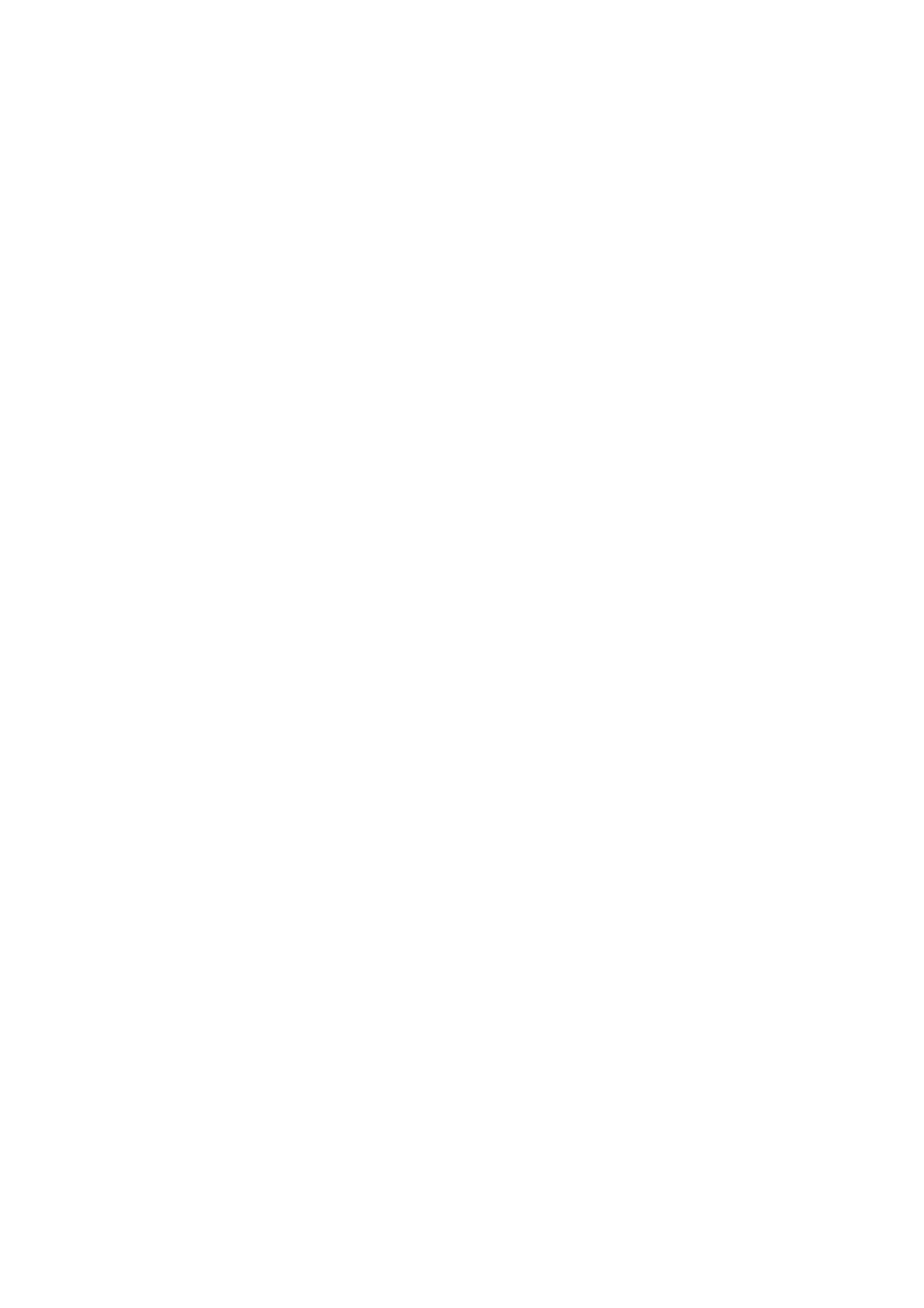# **Introduction**

# **The Public Interest Advocacy Centre**

The Public Interest Advocacy Centre (PIAC) is an independent, non-profit law and policy organisation that works for a fair, just and democratic society, empowering citizens, consumers and communities by taking strategic action on public interest issues.

PIAC identifies public interest issues and, where possible and appropriate, works co-operatively with other organisations to advocate for individuals and groups affected. Established in July 1982 as an initiative of the (then) Law Foundation of New South Wales (NSW), with support from the NSW Legal Aid Commission, PIAC was the first, and remains the only broadly based public interest legal centre in Australia.

Although PIAC's work is primarily focussed on law and policy issues in Australia, it is also concerned with social justice and human rights issues affecting the international community. PIAC's International Crimes Evidence Project (ICEP – see below) is maintained with financial support from a range of private donors, including the Oak Foundation, Bertha Foundation, Open Society Foundations and the Sigrid Rausing Trust, as well as one foreign government.

# **PIAC's work on the Sri Lankan civil war**

In 2012, PIAC established ICEP to provide key decision-makers with independent and credible analysis of alleged violations of international humanitarian law (IHL) and international human rights law committed in the final stages of the Sri Lankan civil war (focussing on the period from September 2008 to May 2009). PIAC conducts its work on Sri Lanka independently, without any affiliation or favour shown to anyone – including any of the participants in the civil war.

ICEP's mandate is to gather the best available evidentiary material of alleged violations of international law committed by all parties to the civil war. To conduct its investigation, ICEP relies primarily on two sources of information: open-source material and confidential material provided to ICEP by victims, witnesses and others.

Information provided by victims and witnesses has been key to ICEP's investigation. To date, ICEP has taken or received over 50 witness statements about violations allegedly committed during the final stages of the civil war. The majority of these statements are from victims and witnesses now residing outside Sri Lanka, particularly in Australia.

ICEP's February 2014 report, *Island of impunity? Investigation into international crimes in the final stages of the Sri Lankan Civil War*, relied on 31 such witness statements. On the basis of that and other evidentiary material, the report found that it was reasonable to conclude that members of the Sri Lankan Security Forces and the Liberation Tigers of Tamil Eelam (LTTE) were responsible for serious violations of IHL and international human rights law. The report further found that reasonable grounds existed to suspect that many of the violations amounted to war crimes and crimes against humanity.

Having called for an independent and comprehensive international investigation into the alleged violations of international law committed during the civil war, PIAC welcomed the March 2014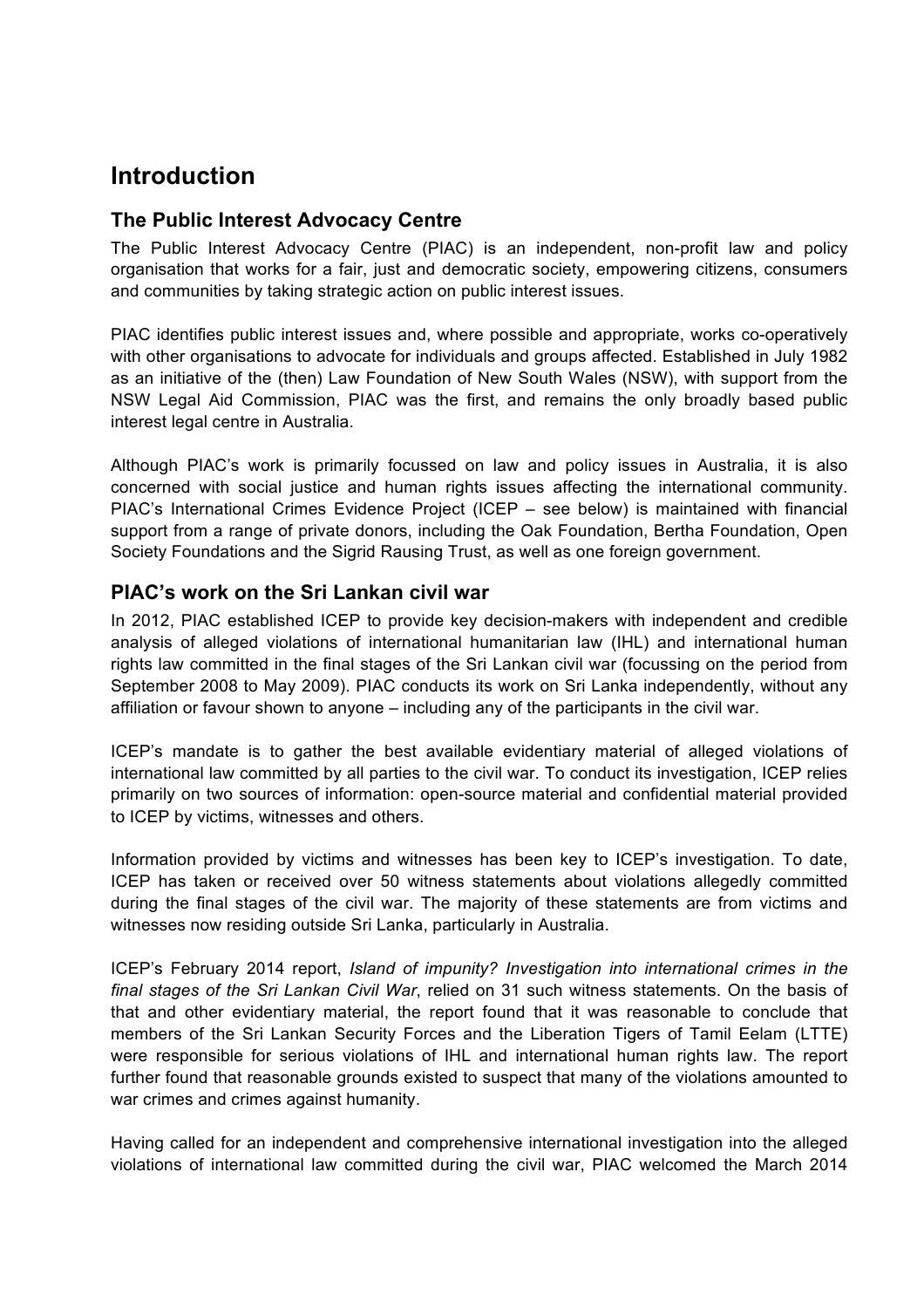decision of the United Nations Human Rights Council (UNHRC) to request the UN High Commissioner for Human Rights to undertake an investigation into the conflict. The results of that investigation – to which PIAC provided important assistance – led to the landmark UNHRC resolution on Sri Lanka in October 2015, which laid the foundation for a comprehensive transitional justice process in Sri Lanka.

Now, more than two years since the release of the *Island of Impunity* report, PIAC is pleased to contribute to efforts underway in Sri Lanka to implement the October 2015 UNHRC resolution, both through its expertise in the area of evidence collection and documentation management<sup>1</sup>, and by working with victims and witnesses outside Sri Lanka to ensure they can contribute to the transitional justice process.

# **Overview and purpose of submission**

This submission is in response to the call for submissions made on 5 April 2016 by Sri Lanka's Consultation Task Force on Reconciliation Measures. While the submission has been prepared by PIAC, it summarises views expressed by a group of 16 victims and witnesses of serious crimes allegedly committed during the Sri Lankan civil war who now reside in Australia. The views reflected in the submission are those of the victims and witnesses themselves.

The Consultation Task Force was tasked with 'consulting members of the public on the processes and mechanisms for reconciliation in Sri Lanka to seek truth and justice, ensure accountability for human rights violations and provide measures for redress.'

The press release announcing the appointment of the Task Force speaks of the importance of 'broad-based island-wide consultations as a critical step in the transitional justice process, to ensure public legitimacy, ownership and participation, particularly to give voice to victims from all communities.'

However, a significant number of victims and witnesses of crimes allegedly committed during the civil war no longer live in Sri Lanka, either on a temporary or permanent basis.

Despite their distance, those who now reside beyond Sri Lanka's shores have a critical stake in the country's transitional justice process. They want to see that process succeed and to engage with it. They have important views and perspectives to contribute to the design of the Sri Lankan Government's proposed reconciliation measures. They want to see the truth come out about violations allegedly committed by both parties. And they have crucial evidence and information about those violations to provide to the new transitional justice mechanisms, including the special court, truth commission and office of missing persons, once they are established.

Crucially, these victims and witnesses also have unique needs in order to facilitate their participation in Sri Lanka's transitional justice process.

Although the Consultation Task Force has helpfully provided for the electronic filing of submissions through its online questionnaire, PIAC became aware that many victims and

2 • Public Interest Advocacy Centre • Submission to Sri Lanka's Consultation Task Force

 <sup>1</sup> See, for example, PIAC's submission to the Consultation Task Force on Reconciliation Measures on the importance of documentation in the transitional justice process, dated 28 April 2016, available here: http://www.piac.asn.au/publication/2016/05/role-documentation-sri-lanka's-transitional-justice-process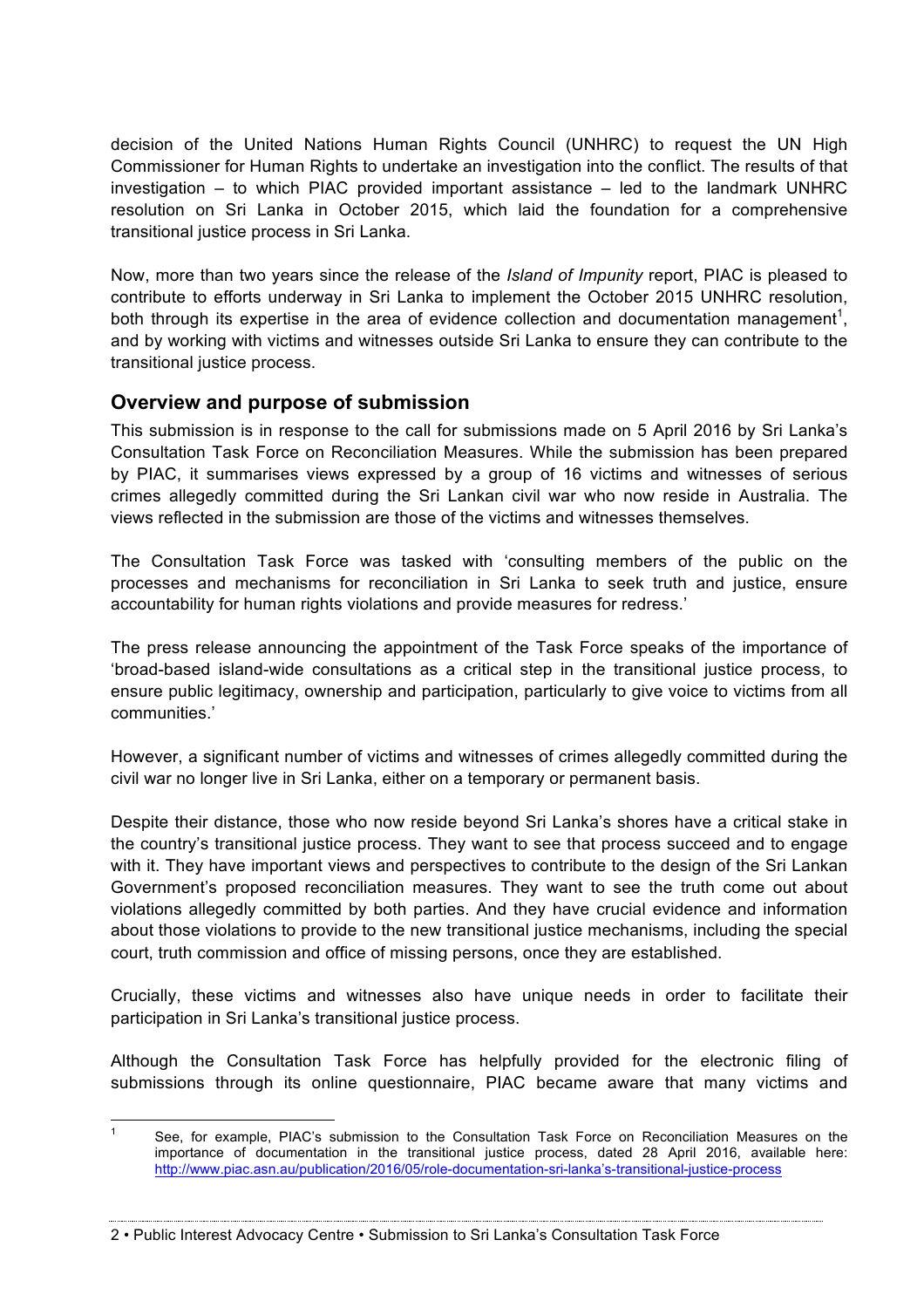witnesses in Australia either were not aware of the consultations process or were reluctant to make a submission themselves through the website. $^2$  As such, PIAC conducted interviews with a group of victims and witnesses to ensure that the voices of those located outside of Sri Lanka are also heard as part of the consultation process.

# **Interview methodology**

Following the Consultation Task Force's call for submissions on 5 April 2016, PIAC conducted one-on-one interviews (with the assistance of interpreters) with 16 people directly affected by Sri Lanka's civil war.

Each interviewee was either a direct victim of the war, had immediate family members who were victims or were witness to the commission of human rights violations and abuses – or a combination of all three. The range of international crimes and other human rights violations reported to have been suffered or witnessed by the interviewees include: torture; rape and sexual violence; enforced disappearances; indiscriminate attacks, including against hospitals; and violence to life and person, resulting in both death and permanent disability.

PIAC interviewed 14 males and two females, all of whom are Tamil. They currently live in five different capital cities in Australia, either as permanent residents (4) or on bridging visas (12 – four of whom have been accepted as refugees and are awaiting Temporary Protection Visas).

Of the 16 interviewees (identified in the submission as Interviewees A to P), 13 had previously given a witness statement to PIAC and one had given a statement directly to a UN body.

In each interview, PIAC posed questions based on those contained in the Consultation Task Force's online questionnaire (questions 1 to 15), but also asked a number of additional questions related to the unique needs of victims and witnesses now living outside of Sri Lanka. The answers to those additional questions about diaspora participation in the transitional justice process are included under the relevant topic in the body of the submission below.

# **Acknowledgements**

PIAC would like to acknowledge the kind and generous help of our interpreters, without whom this submission would not have been possible. We thank them for giving many hours of their time to give voice, literally, to the people we interviewed, and we thank them for the warmth and support they provided to those people during the often difficult and traumatic interview process.

PIAC would also like to thank the victims and witnesses we interviewed for trusting us to speak on their behalf and for their preparedness to re-live painful memories in the hope it might help bring about a lasting peace in Sri Lanka.

<sup>&</sup>lt;sup>2</sup> Of the 16 people interviewed by PIAC, over half had not heard of the online questionnaire. Those who were aware that consultations were underway said they were either unclear about how they could take part, were sceptical about whether the process was genuine or were afraid that by making an individual submission, their identity and location would become known and their safety, and that of their families, would therefore be at risk.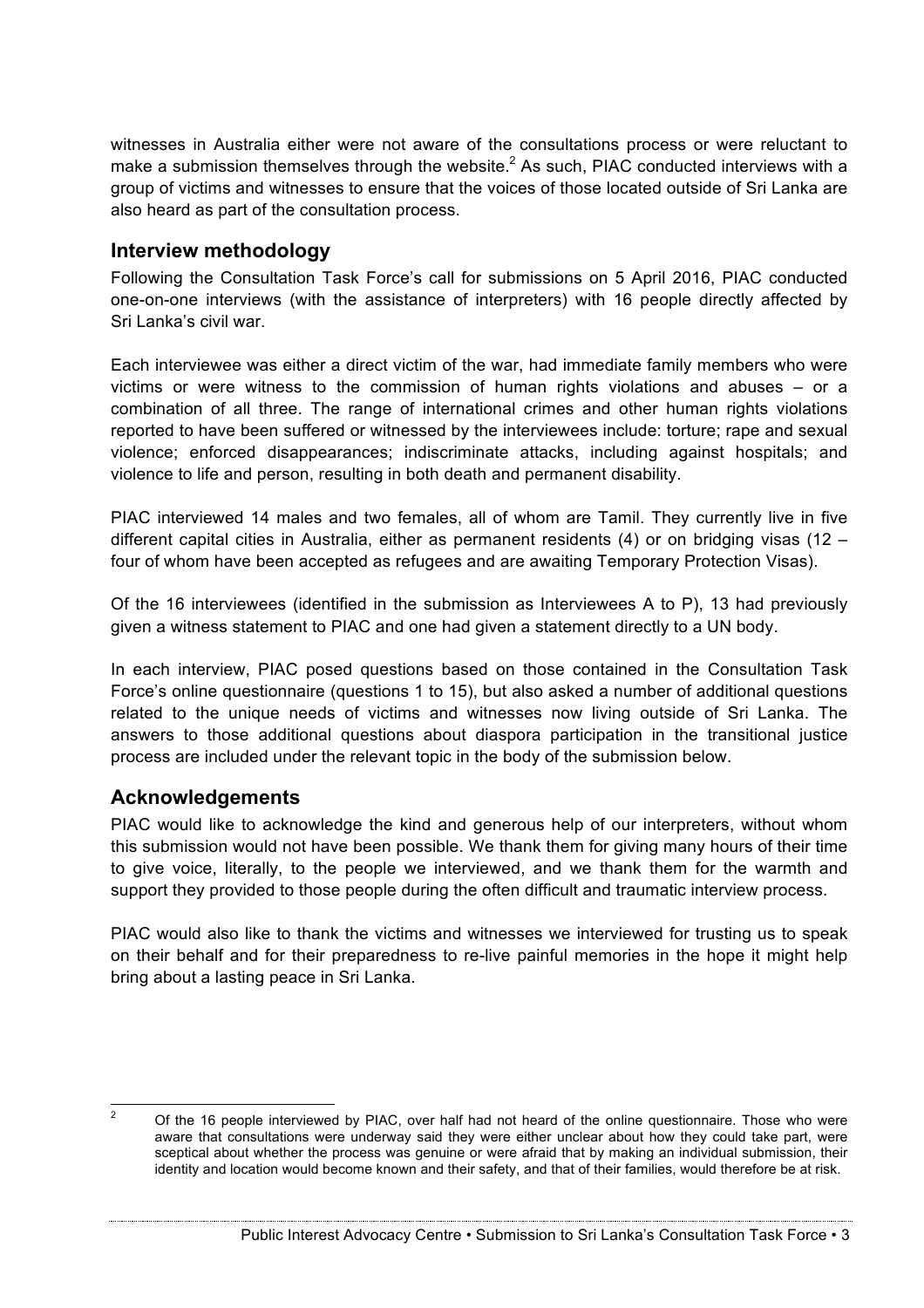# **Responses to interview questions**

*The questions below, and the numbering used, are the same as set out in the Consultation Task Force's online questionnaire. Where PIAC posed additional or different questions to those in the questionnaire, that is made clear in the response.*

# **General**

## **1. Are you Male or Female?**

PIAC interviewed 14 males and 2 females.

## **2. How old are you?**

The ages of the people interviewed by PIAC ranged from 25 to 46.

## **3. What is your ethnicity?**

Each person interviewed by PIAC identified as Tamil.

## **4. What is your 'district' of residence?**

The people interviewed by PIAC currently live in five different capital cities in Australia. They identified as coming from the following districts in Sri Lanka: Jaffna; Vavuniya; Killinochchi; Mullaitivu; and Trincomalee.

**5. If you have sought redress (ie. information, justice, and compensation) in the past for events or circumstances that have directly affected you, your family or your community, please describe both positive and negative aspects of your experiences. Please share ideas for improving the systems of redress that you have engaged with.**

Instead of asking this question directly, PIAC asked those interviewees who had previously given a witness statement to PIAC or the UN to share their experiences of that process and to recall what they hoped would be achieved as a result of speaking out.

What was clear in each of the responses was a simple hope that by giving a witness statement, the truth about what happened during the civil war would be told and acknowledged by the Government:

'What I hoped when I gave my statement was that by telling about the destruction that I witnessed, the truth would be known to everyone and with that truth, there could be a political solution for our people so that they could live in peace in Sri Lanka.' (Interviewee O)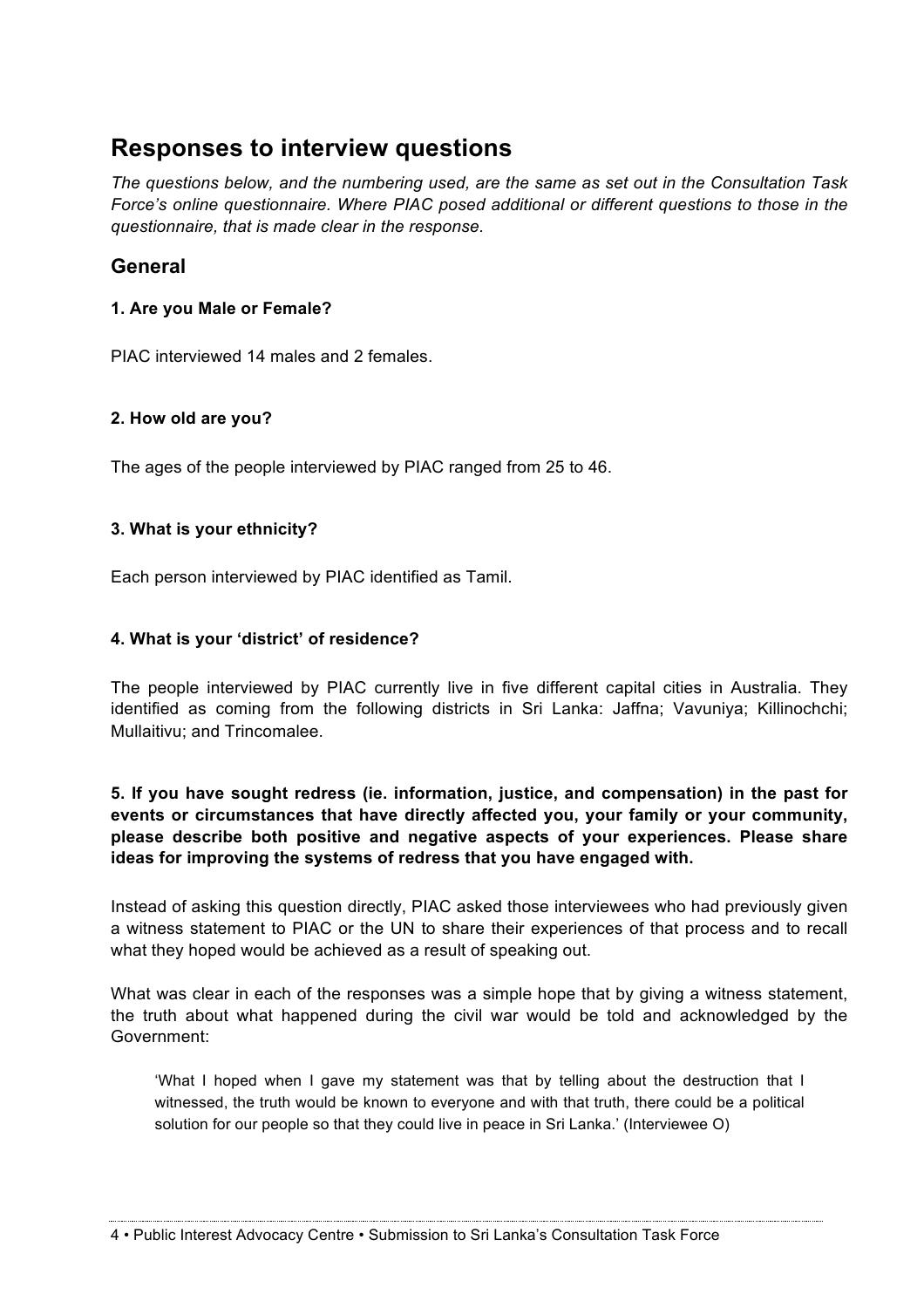'I wanted the truth to be heard by the UN and the international community because no one was acknowledging what was happening – and what was happening was the complete elimination of the Tamil race. That story had to come out, and no one knew about it.' (Interviewee N)

'I gave my statement not only for what I hoped to achieve, but on behalf of the hundreds of people at home who could not raise these issues … I wanted the truth to be known to the UN and the powerful international community so that the coming generation of Tamils can live like any other community, with peace of mind, dignity and a feeling of belonging.' (Interviewee L)

'When I gave my evidence, the driving factor was that the Sri Lankan Government was conducting a successful propaganda campaign that there were no civilian casualties and they were only fighting the LTTE. I wanted the UN, the international community and even the people of Sri Lanka to know what happened to us.' (Interviewee H)

For many interviewees, the search for truth was also closely connected to a desire to see justice served and to ensure that the war never happens again:

'A lot of truth is hidden in Sri Lanka; what happened to the Tamils is hidden. The Sinhalese people, more than the Tamils, need to hear the truth so that they – and the international community – understand. That is the only way to pave the way for a solution that the Sinhalese people will accept.' (Interviewee B)

'My main hope was to get the truth out, because the Sri Lankan Government was denying what happened and I wanted the UN and international community to know what really happened to us during the war. I also hoped that justice would be provided so that it would never happen again, not just to our community but to anyone else in the world.' (Interviewee E)

'I managed to escape the country, but others did not. When I gave my statement, I wanted victims and people who died to get justice.' (Interviewee F)

'What happened in the last stages of the war was completely blocked from view of those outside, and I wanted people to know how we suffered and what happened to us. I wanted justice for the people I left behind.' (Interviewee G)

Many interviewees also spoke of their hope that by giving a witness statement, an international court would be set up to investigate violations and abuses committed during the war:

'I hoped the truth would come out and that the [Sri Lankan] Government and people would hear the truth about what happened during the war. I hoped to speak to the UN directly and that an international court would be set up to look into the war.' (Interviewee A)

'Since my childhood, I had only ever run away from the Sri Lankan apparatus. I saw so many atrocities – it instilled a fear in me and I don't trust the Sri Lankan Government's systems. So when I gave my witness statement, I hoped it would be passed to the UN and that bigger players, like the United States, would get involved and would give us justice.' (Interviewee B)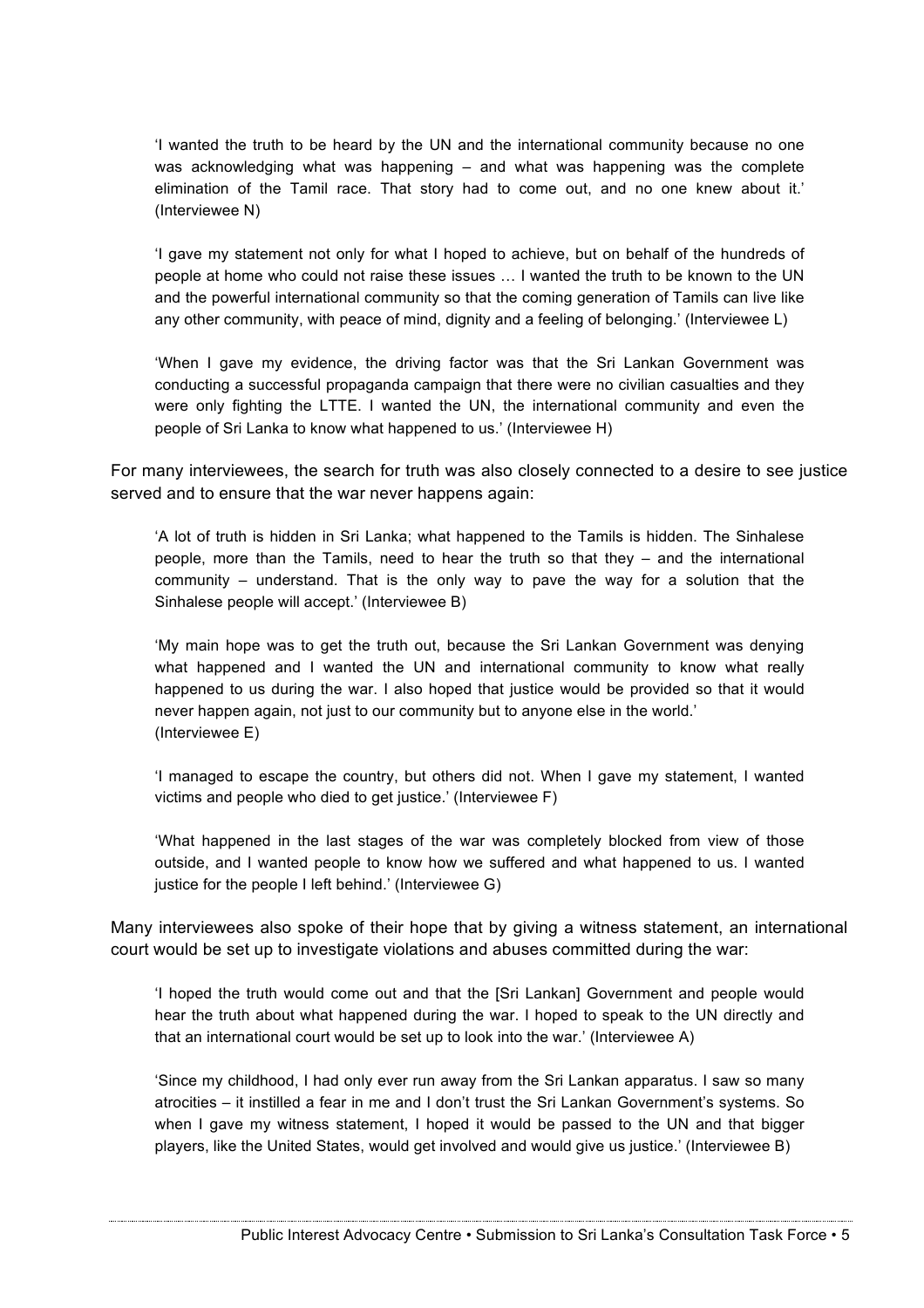'When I gave my witness statement, I wanted the truth to surface. I wanted the truth to be known to the international community so that there could be an international process to prosecute those who slaughtered Tamils.' (Interviewee C)

'When I gave my statement, it wasn't because my family was in jail and I wanted to help them. The whole Tamil community was put through torture and the Sri Lankan Government continued to refuse to accept that. So I wanted the truth to come out. I wanted my statement to get to the UN and I hoped there would an international court to inquire into what happened to Tamils during the war.' (Interviewee D)

'My expectation was mainly to bring out the truth so the world and the UN, and even the people in Sri Lanka, could hear about what really happened to us. I hoped the truth would come out, that there would be an international investigation and that things would be put right for us.' (Interviewee P)

## **6. Please rank in order of importance the issues that the government should address to deal with the past events that have affected you, your family, your community or other individuals and communities across Sri Lanka. Please number your priorities from 1 (most important) in descending order of importance, and explain why.**

The dominant view amongst interviewees was that uncovering the truth of what happened during the war is the most important issue. Many expressed the belief that it will only be after the Sri Lankan Government accepts and acknowledges, without reservation, what happened during the war that other issues, such as dealing with perpetrators and providing reparations, can be addressed. As Interviewee A said: 'First the Government needs to accept the wrongdoings that were committed and make an apology. From that, the rest will follow.'

On the importance of the truth being told, one interviewee explained:

'For me, the truth has to come out first. I really want the world to know how much I suffered during the war, caused by both sides [the Sri Lankan Security Forces and LTTE]. What happened to me should be known by the whole world and should not die with my generation. The future generations should know what happened to me and others in the war. Punishment alone by a court will not stop it happening again. What I want to see is the truth come out and for the Government to accept and acknowledge it – to acknowledge our suffering.' (Interviewee O)

Many interviewees observed that an important component of uncovering the truth is finding out what has happened to missing persons. As Interviewee H said:

'All of the issues are intertwined. For me, what is most important is the issue of missing persons. In my village, there are 380 female single-headed households – 150 are widows, but the rest don't know where their husbands are. They cannot move on and they live in fear as the village is surrounded by the military and they have no husbands. So that issue must be looked at first, but linked to that is that the truth must come out – the truth about missing persons, about war crimes and about everything that happened.'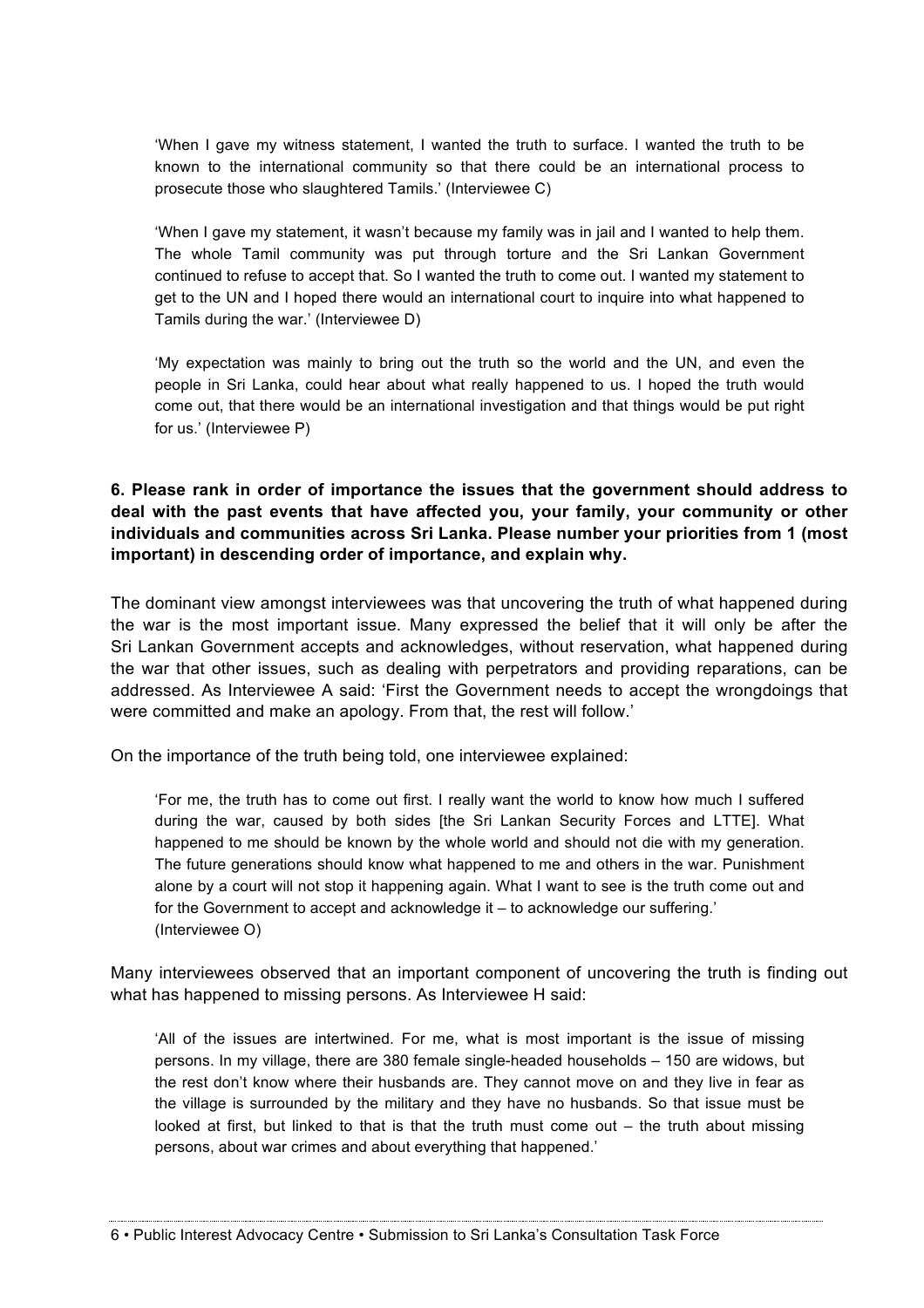In answering this question, five interviewees also said it is important that the Government address the root causes of the war and find a permanent political solution to the overall issue. It should be noted, however, that all interviewees spoke about the root causes of the conflict and their desire to see a political solution in response to question 11, and from those answers, it was clear that interviewees believe this to be a critical issue. As Interviewee B said in response to this question, finding a political solution that satisfies the Tamil community 'is the only way it will end'.

One interviewee said the most important thing is that a public apology be made so everyone knows that what was done in the war was wrong. For another, the most important issue to be addressed is that of punishing perpetrators and the demilitarisation of the north and east.

# **The government plans to establish a Truth, Justice, Reconciliation and Non-Recurrence Commission.**

## **7A. (i) What issues do you think it should deal with?**

In line with the importance that all interviewees placed on the truth of what happened in the war being told and acknowledged (see question 6 above), most spoke in response to this question of the need for the Commission to look at the entire range of abuses and violations that are alleged to have occurred in the conflict. More specifically:

- a number of interviewees said the Commission should not be restricted at all in the issues it deals with, as 'the whole truth needs to come out' (Interviewee O);
- some spoke of the Commission needing to address war crimes and crimes against humanity in general, and others gave specific examples of violations to be addressed, such as indiscriminate attacks on hospitals, the use of banned weapons, torture and sexual violence;
- one interviewee specifically said the Commission should determine why the war happened as well as the truth about what happened in the war itself:

'[The Commission] should bring out the truth of why the Tamil struggle began in the first place, so it should look at the longer period. It should also look at the truth of what happened in the war. Then even the Sinhalese will understand and it will be easier to bring about a solution ... That is why the truth needs to come out – if people know, then they understand.' (Interviewee H)

As referred to in question 5 above, many interviewees highlighted the issue of missing persons as the first 'truth' that needs to be revealed. One interviewee (Interviewee N) suggested that the Commission should work closely with the Office of Missing Persons, noting that the truth is needed so that mothers can know what happened to their children.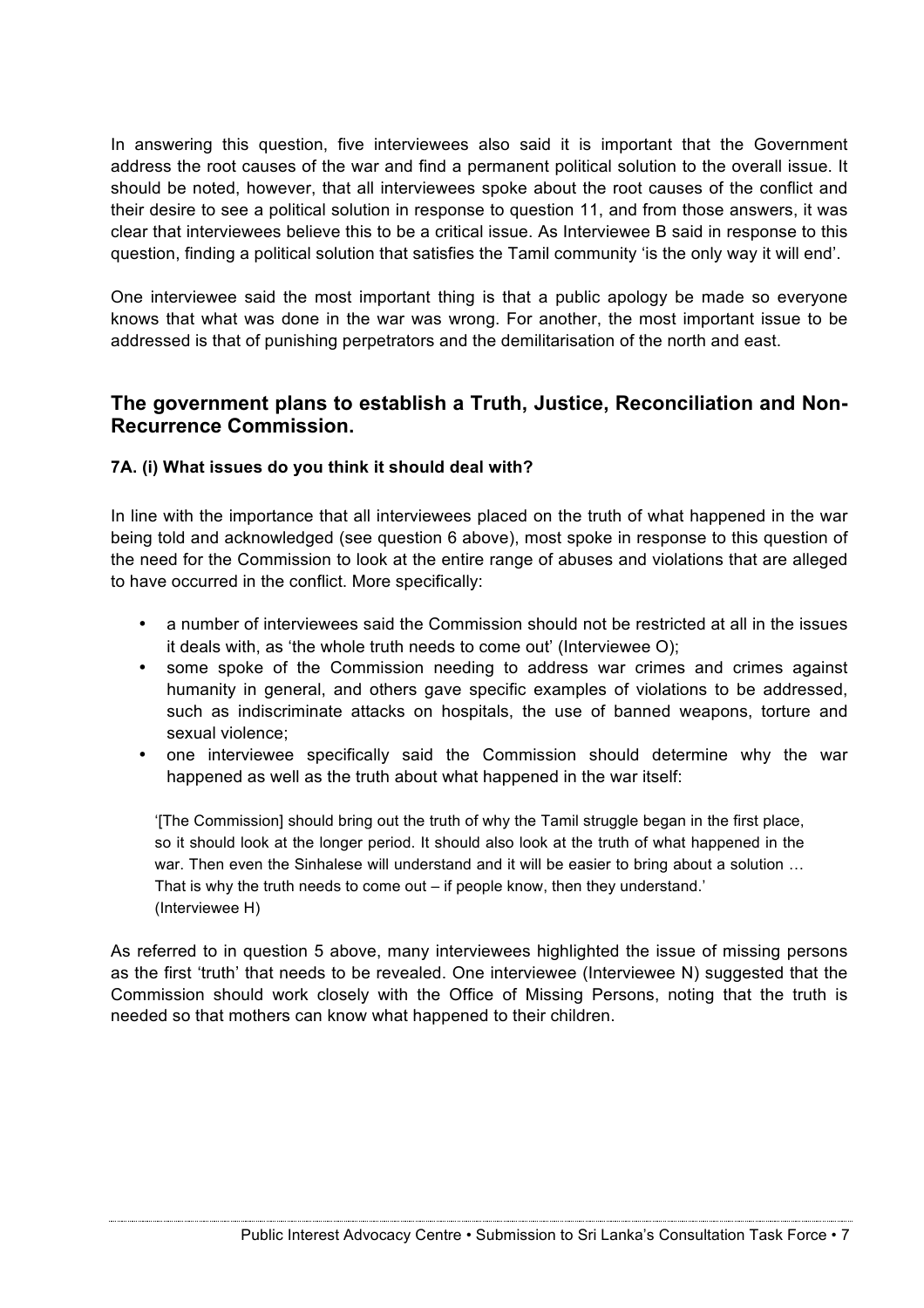## **7A. (ii) What period of time should it cover?**

Interviewees expressed a range of views as to the time period the Commission should cover, though the dominant view was that it should focus on the latter stages of the war. Other suggestions included:

- from 1948 (for those who believed the Commission should also look at the discrimination that led to the war);
- from 1983:
- from the mid-1990s (interviewees referred to this as the time when people starting going missing);
- from 2006 onwards (when the ceasefire broke down).

#### **7B. Who should serve on it?**

In addressing this question, the interviewees seemed concerned to ensure that the truth be told impartially, and that this should also be reflected in the composition of the Commission.

All interviewees spoke of the need for some level of international participation in, and/or monitoring of, the Commission. None said they would be satisfied if it were a purely Sri Lankan mechanism.

A number of interviewees said that as long as there is international monitoring, the Commissioners themselves could be well respected Sri Lankans. Interviewee D said they could be 'eminent people who really want the truth to come out.' Interviewee H said:

'The head commissioner should be an eminent, trusted person, like the Chief Minister. It does not have to be a Tamil – I'm just giving the Chief Minister as an example of someone who was elected by Tamils … But the reporting mechanism needs to go outside to a UN body or committee of experts so the Government cannot have any influence over the findings. They should be free to present whatever they find and that is only possible if they report to a body outside Sri Lanka.'

Other interviewees spoke of the need not just for international monitoring, but also for key roles in the Commission itself to be held by non-Sri Lankans. A number said that a mix of international and Sri Lankan people could serve on the Commission, but decisions should be made by a neutral (i.e. international) person. Interviewee N said the international Commissioners, who should have experience bringing out the truth in similar contexts, should work closely with eminent people from Sri Lanka on the Commission. Interviewee F spoke of the need for both Tamil and Sinhalese representatives on the Commission, but said that the head Commissioner should be from outside Sri Lanka:

'If the head commissioner were Tamil or Sinhalese, neither party would accept [the results] because they would assume it was biased.'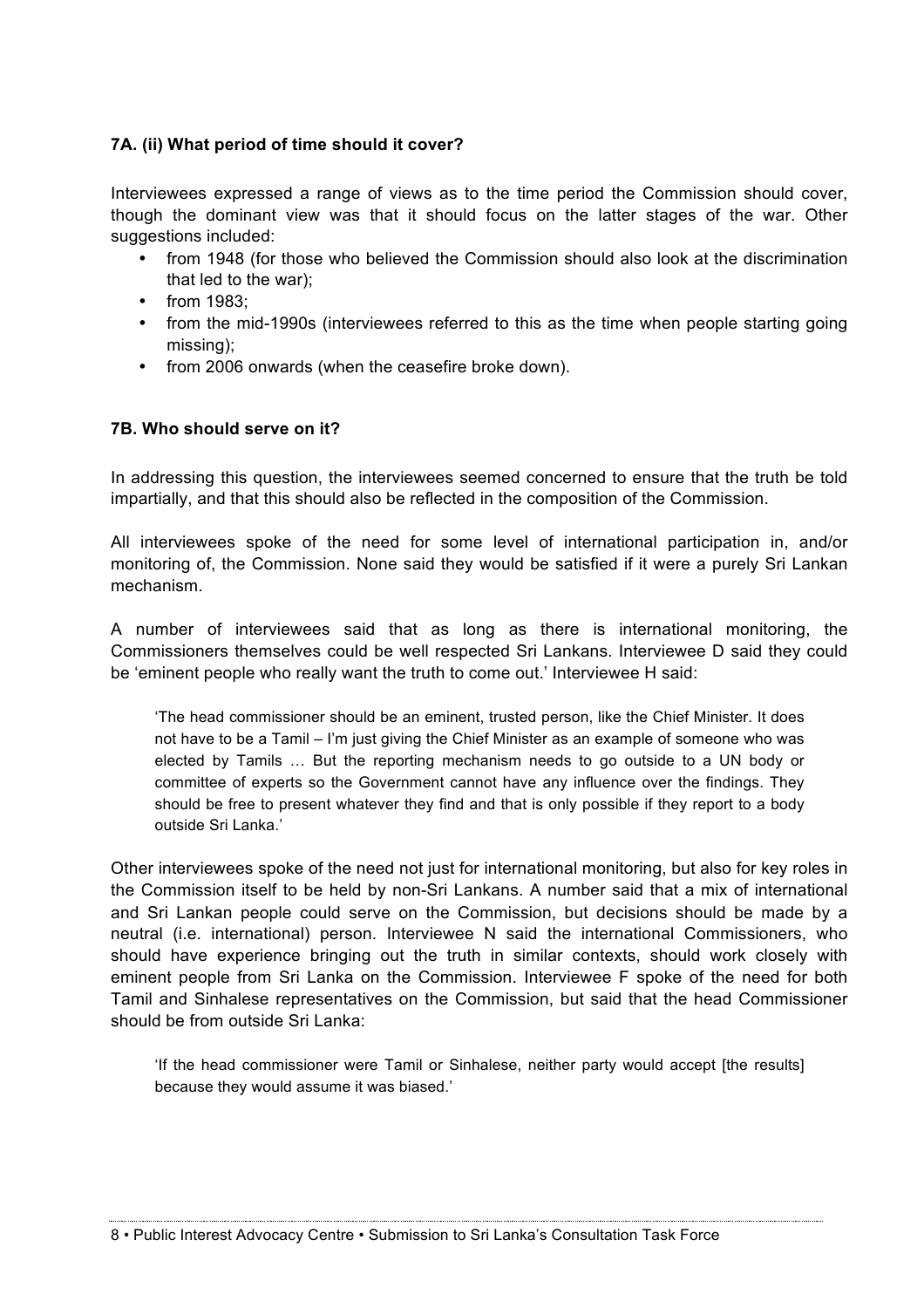Interviewee L said that if there is no international participation in and monitoring of the Commission, there would be no trust in the mechanism. Others explained the need for international participation as follows:

'It has been seven years since the end of the war and no truth has come out – nothing has been accepted by the Sri Lankan Government, even after a series of UN reports that have revealed some of the allegations. Therefore, I have no hope in anyone from Sri Lanka telling the truth. So the truth commission needs to be monitored by a UN committee.' (Interviewee P)

'What I fear is that if the Government has control over the truth commission, it will bring out something that it calls the truth, but is not the real truth … So in terms of who should serve on [the Commission], it definitely cannot be anyone the Government appoints.' (Interviewee N)

Interviewee K also said that international participation is important as many people would be afraid to come forward to provide information if there are only Sri Lankans on the Commission.

#### **7C. What should be done with the information received?**

PIAC did not ask interviewees this question.

## **7D. If you think that such a commission would be insufficient/inadequate for Truth Seeking what other measures and structures would you suggest?**

As explained above, interviewees believe the Commission will be sufficient if it is properly monitored by an international body (with a significant number of interviewees also believing that international participation in the Commission itself is essential).

# **The government plans to establish a Judicial Mechanism with a Special Counsel.**

#### **8A. What kinds of violations do you think it should deal with?**

'War happens in every country, and losses on both sides are generally accepted when two armed forces are fighting. But what needs to be investigated is the civilian deaths – small children, the elderly, those not linked to the LTTE at all who were bombed and shelled.' (Interviewee O)

Interviewees listed a range of violations, both specific and general, that should be the subject of investigation by the judicial mechanism: war crimes; crimes against humanity; the use of chemical and cluster bombs; sexual violence; torture; direct attacks on hospitals and civilians; ethnic cleansing; abductions; land that was taken by the Government; and enforced disappearances, especially in the case of people who surrendered at the end of the war but are missing.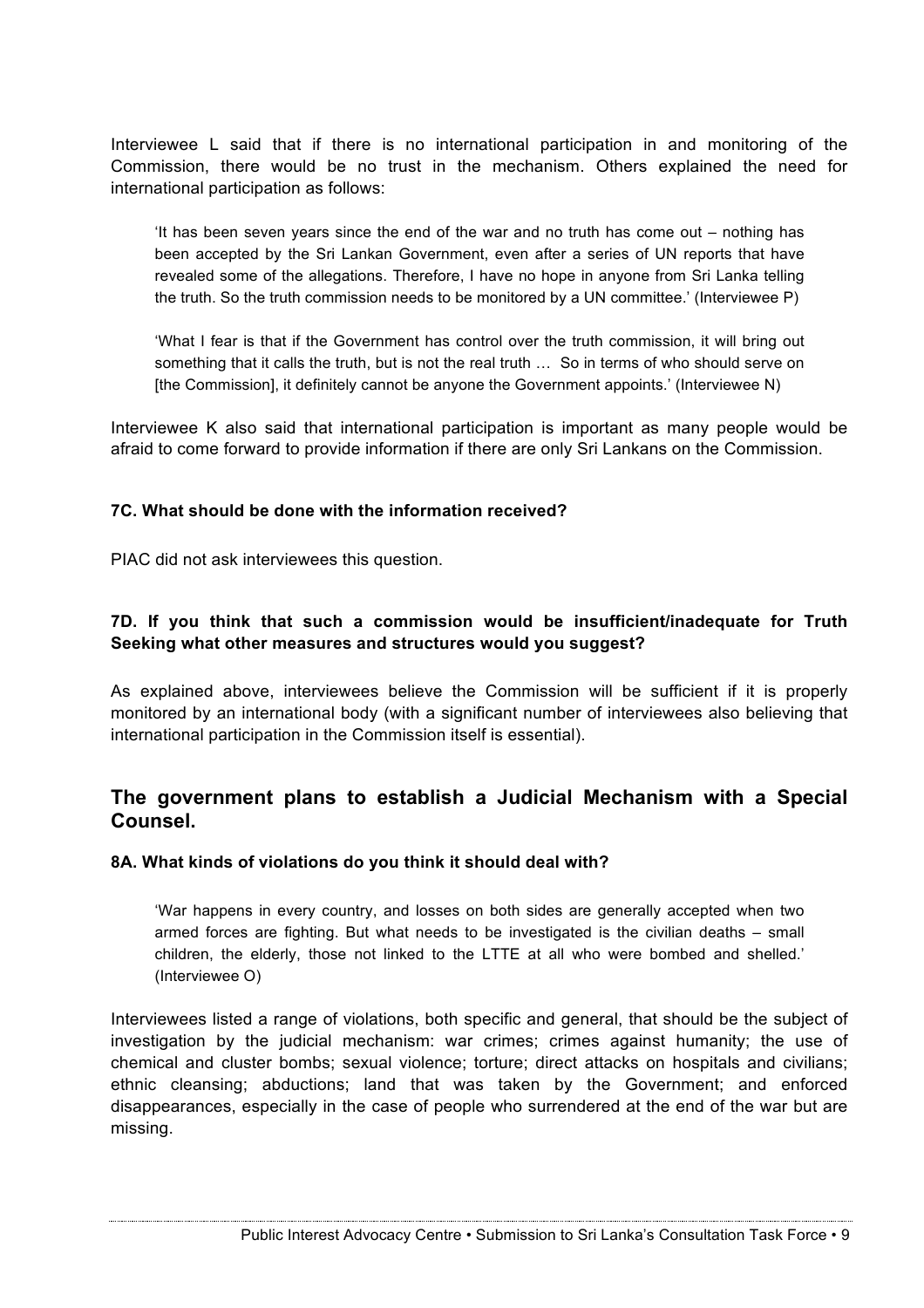A number of interviewees said that crimes and violations were committed on ethnic grounds, stating that the judicial mechanism should deal with any crimes that were committed against a person because they were Tamil. One interviewee described it as follows:

'Deaths [of civilians] and war crimes need to be investigated. The war almost eliminated the entire race. It was not a war to eliminate the LTTE – that could easily have been done. It was a war to eliminate the race as a whole. Even after the war ended, the Government claimed victory … the Tamils who came out of the war zone were just the remnants … and they couldn't even let us live in peace. They tortured and harassed and abused, so that has to be investigated.' (Interviewee O)

In terms of perpetrators that the judicial mechanism should focus on, one interviewee (Interviewee K) said that army commanders and the 'higher up' people (in the Government) should be punished so that it won't happen again and to set an example. Another (Interviewee N) said the judicial mechanism should look at those in command who were responsible: 'the prosecution should start from the top.'

Interviewee H also observed that the Government was assisted in its war effort by foreign governments, for example regarding the purchase of chemical and phosphorous weapons. The interviewee said the judicial mechanism should investigate this so it does not happen to another community anywhere in the world.

## **\*\* PIAC also asked interviewees what period of time they think the judicial mechanism should cover:**

The overwhelming majority of interviewees said that the judicial mechanism should focus on violations committed in the last stages of the war, including the period after the war when people continued to go missing and violations continued to take place. In terms of when the 'last stages' of the war began, interviewees cited a range of dates: the breakdown of the ceasefire in 2006; 2007; the end of 2008; and even 2009.

Many of those interviewees felt that although violations had taken place before the last stages of the war, the earlier years of fighting had constituted a war in the more traditional sense (i.e. between two competing armed forces) and there had been losses on both sides. They saw a distinction between that period and the final stages of the war, when civilians were attacked *en masse*. As one interviewee explained:

'Before [2008], we were still displaced and hiding, but there was a war happening then so we expected it. But it is the period after that when most of the crimes happened; when it was just one side [the Government] indiscriminately killing Tamils.' (Interviewee G)

One interviewee believed the judicial mechanism should look at events from 1992 onwards, and another three interviewees said it should look at events from 1983 onwards.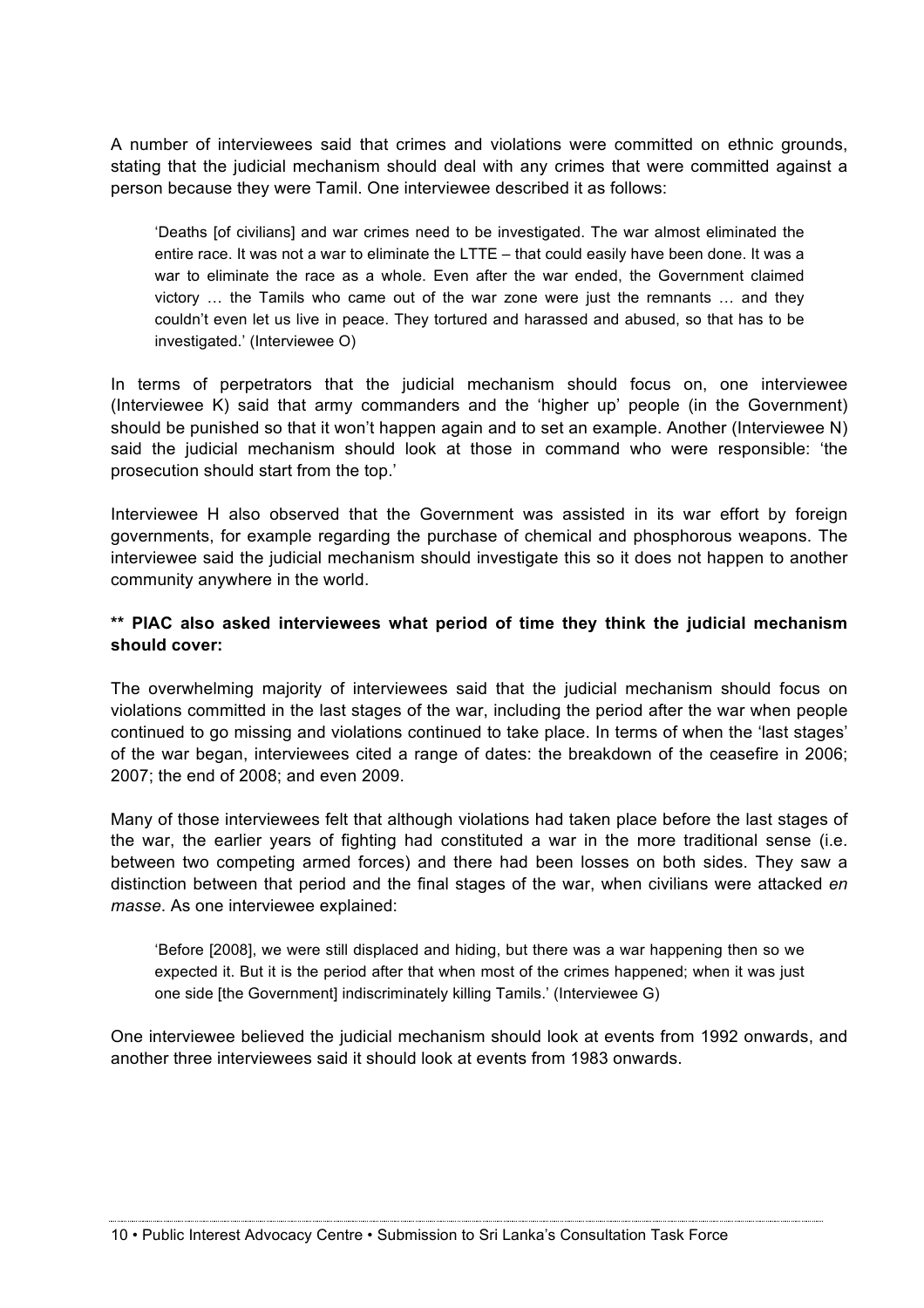#### **8B. Who should serve on it?**

All interviewees insisted there must be international participation in the judicial mechanism for it to be credible.

Some interviewees said that all judges serving on the judicial mechanism need to be foreign, whereas others were willing to accept that a majority of judges, but not all, come from the international community. One interviewee (Interviewee O) suggested that an international judge could have a casting vote. Another (Interviewee J) commented on the importance of the international judges understanding the Sri Lankan context, and some specifically noted the importance of having Tamil judges on the court (but with a majority of international judges).

Only one interviewee (Interviewee I) said that a majority of judges should be Sri Lankans (both Tamil and Sinhalese).

The main reason cited for wanting the participation of international judges in the judicial mechanism was a strong belief that judges from Sri Lanka could not be impartial or at least be seen to be impartial. For example:

'Whether Tamil or Sinhalese, no one from Sri Lanka will be seen to be impartial. So whatever the judgment, victims will never accept it and we will miss a great opportunity to bring this to a closure. So if the judges are not from Sri Lanka, then victims will accept [their judgment] and move forward.' (Interviewee A)

'Whichever mechanism the Sri Lankan Government puts forward, there needs to be some kind of international participation and monitoring, otherwise they will bury the truth. Non-recurrence will never happen without international participation because otherwise the Government will just bury the truth.' (Interviewee E)

'Sri Lanka is one of the parties accused of war crimes, so there definitely cannot be Sri Lankan judges. There needs to be neutral people from other countries.' (Interviewee F)

In terms of the independence of the special court and its judges, a number of interviewees also said that it must have the power to execute punishments without influence from the Government.

Many interviewees also commented on the appointment process for judges, noting that it should be conducted by a neutral body or panel (made up of people from the UN or international community), and should not be influenced by the Sri Lankan Government. One interviewee made the following suggestion:

'The UN needs to appoint the judges and Navi Pillay, or someone of her calibre, should be part of the process to appoint the judges. She, or someone like her, should decided who the judges should be.' (Interviewee H)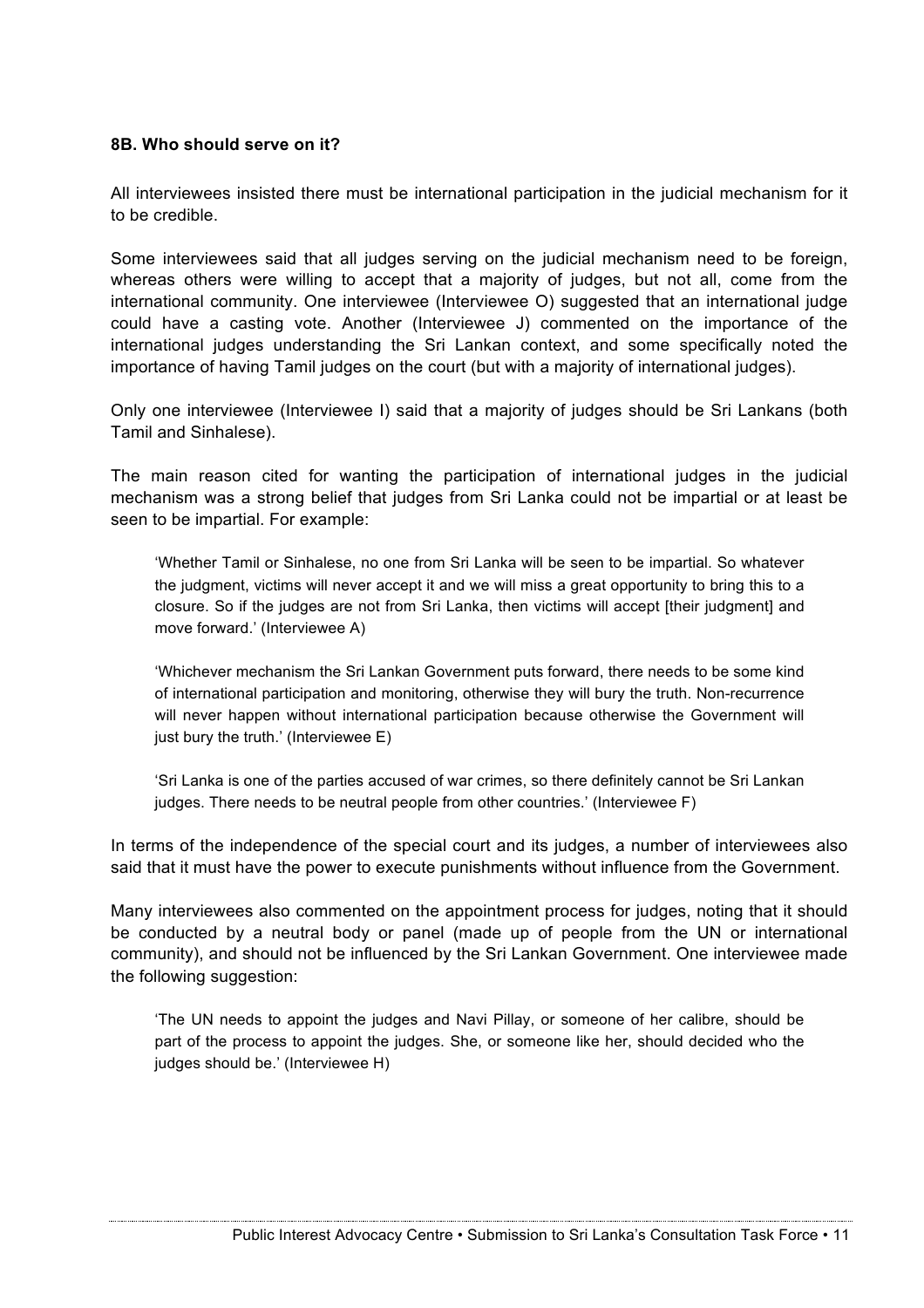### **8C. For what other issues, if any, are special judicial mechanisms required?**

PIAC did not ask this question to interviewees.

**\*\* PIAC asked interviewees a number of questions about the participation of victims and witnesses now living outside Sri Lanka in the judicial mechanism. PIAC asked whether interviewees would consider travelling to Sri Lanka to give evidence before the special court, and if not, whether they would like the opportunity to give evidence from a remote location.**

Interviewees made a number of general comments about the location of the judicial mechanism and their view that it should conduct its hearings where victims are located. For example:

'The court should be established where the victims are, so it should be in the north and the east, and the south too if there is an incident that happened there. There are also lots of victims outside of Sri Lanka, so wherever victims are located, there should be a court hearing there. If hearings are held outside of Sri Lanka, and protection can be guaranteed, then the system will work better.' (Interviewee A)

Only one interviewee said they would be willing to travel to Sri Lanka to give evidence before the judicial mechanism, and even then, only if their protection could be guaranteed by a body like the UN.

The unwillingness of interviewees to travel to Sri Lanka to give evidence was due to a fear for their safety and the safety of their family members still living in Sri Lanka:

'I have suffered enough and seen enough, so if I had to go to give evidence – even if I didn't feel safe – I would be willing to do so if it were just me. But it's not just me. If I do go to Sri Lanka, or even if they found out I gave a statement in Australia, my family's lives would be in jeopardy.' (Interviewee D)

'I cannot see how any Tamil will go and be a witness [in a Sri Lankan court with Sri Lankan judges], unless they are the only person left in their family and they have nothing to lose. If I were the last one, I would do it, I would not care – but I am not. So the court should hear evidence from people in hearings outside of Sri Lanka.' (Interviewee H)

'I have lost a lot, and I really feel like I don't have anything to lose, so I could travel to Sri Lanka [to give evidence]. But – I have a family and I don't want them to undergo anymore trauma than they already have, so I will not go to Sri Lanka. But I am willing to go anywhere outside Sri Lanka to give evidence to any internationally affiliated body.' (Interviewee O)

Interviewees did not feel hopeful that the Sri Lankan Government could take concrete steps to allay these fears in the near future to allow them to feel safe to travel to Sri Lanka:

'It will be a very long time before I could go back to Sri Lanka and feel safe. There would need to be a long-term political solution and I would need to see that everyone is safe. So in the interim, someone has to listen to the witnesses outside Sri Lanka.' (Interviewee B)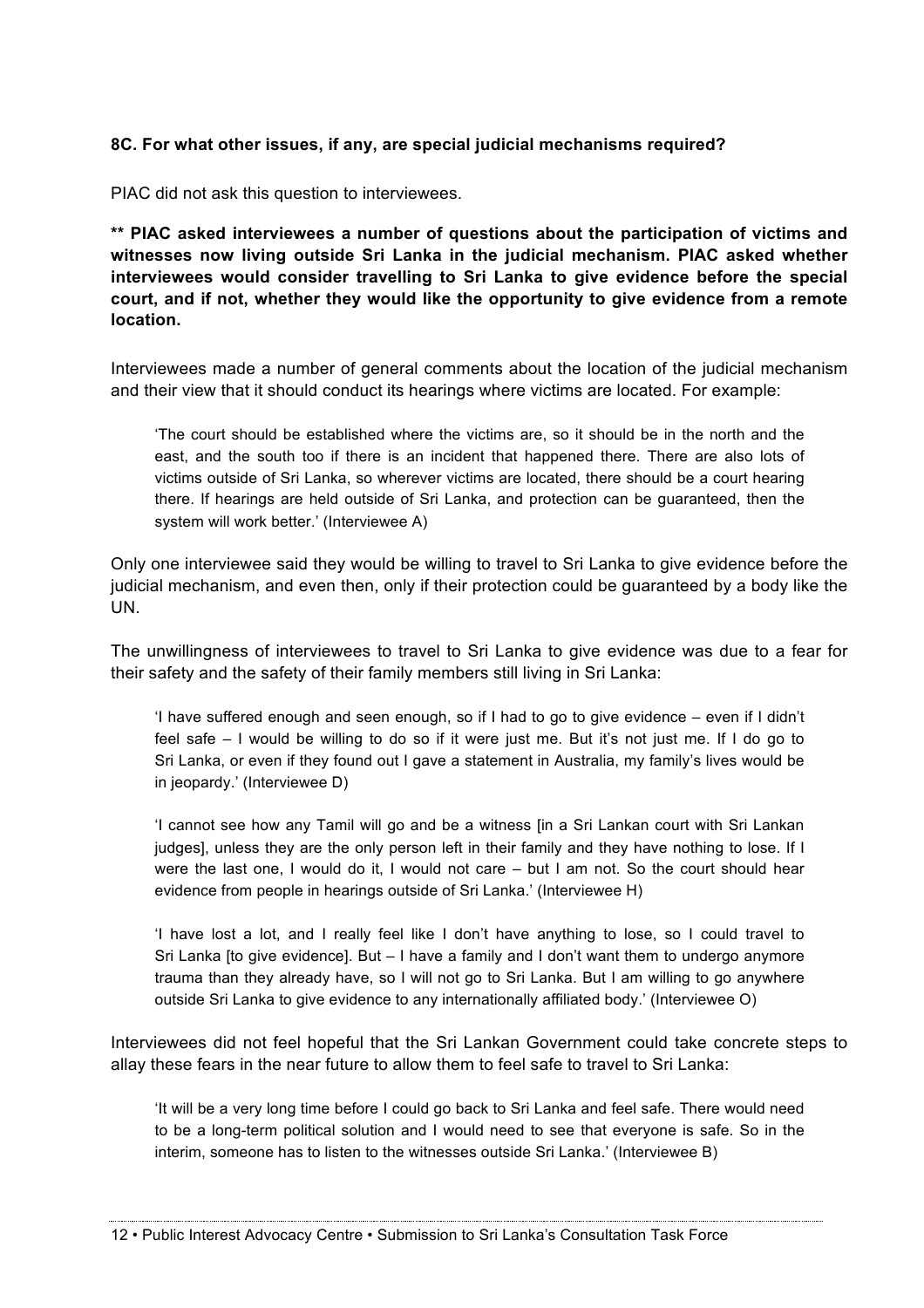'There needs to be a permanent solution where I don't fear for my safety before I can consider going back. I have no trust in the Sri Lankan Government to provide that safety in the near future.' (Interviewee C)

'Someone would have to guarantee my and my family's safety, then I would go [to give evidence], but I have no idea how they could guarantee that.' (Interviewee L)

As a statement of fact rather than a reason for being unwilling to travel to Sri Lanka, three interviewees also noted that their visa restrictions would not allow them to leave Australia to give evidence and return.

While generally unwilling to travel to Sri Lanka to give evidence, interviewees expressed a desire to give evidence through some other means:

'Before I die I want to give evidence in a court for what I have gone through and seen. If not, I will not be able to seek justice for all those I saw die. I survived to be a witness to their suffering.' (Interviewee E)

In terms of giving evidence remotely, interviewees all preferred to give evidence in person, subject to various conditions: that the hearing be conducted in a neutral location; that it be conducted before international judges; and that adequate protections and guarantees of privacy be given. Two interviewees said they would only participate in a remote hearing if there were no participation by Sri Lankan judges.

Some interviewees suggested that witness statements that have been given to NGOs like PIAC should be sent to, and accepted by, the judicial mechanism. One interviewee (Interviewee H) also said there needs to be an intermediary, like an NGO, to help witnesses give evidence, including in relation to providing legal help 'as we don't know what our rights are.'

Interviewees said they would not feel safe giving evidence via video-link to Sri Lanka, as they would not know who was watching on the other end.

# **The government has decided to set up an Office of Missing Persons.**

#### **9A. What measures should the office take to address the issue of the missing?**

The most commonly expressed view amongst interviewees was that it should be straightforward to address the issue of missing people, and that if the Sri Lankan Government were serious about it, the process should be fast and simple:

'It is only a simple thing that they [the Government] need to do – tell the relatives whether their loved one was shot or is alive. If they are alive, tell them where they are, and if they were shot, tell the family where and when and how it happened.' (Interviewee G)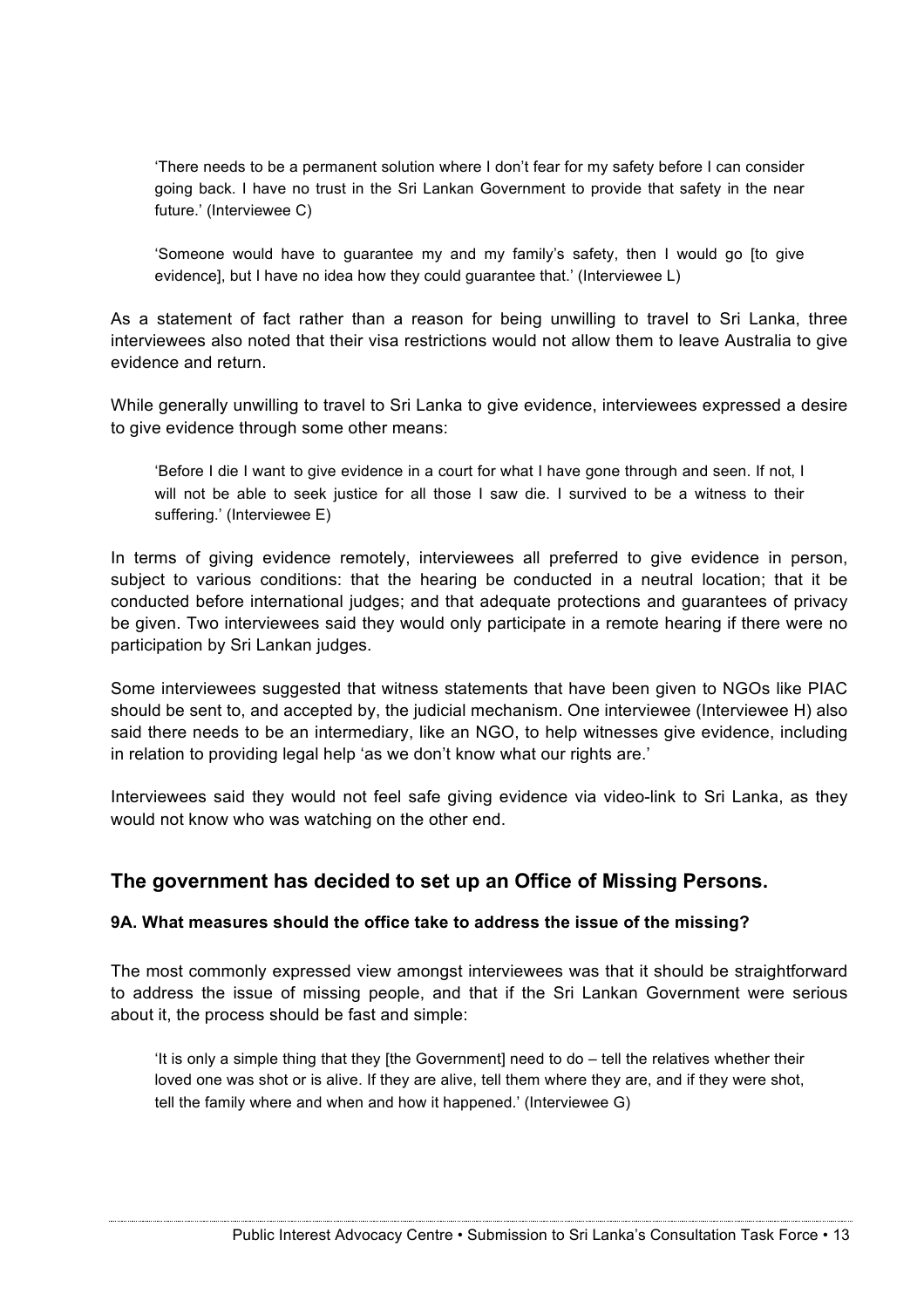'I know families with missing people, who lost heads of household, and they are suffering. So first, they need to say whether people are alive or dead, and then after that, they need to say when and how someone was killed, so the families can have closure.' (Interviewee O)

Most interviewees believe that the Government already has the information it needs to determine what happened to each missing person:

'With missing persons, I cannot comprehend why it needs to be such a huge mechanism. The Government has all the information and all the reports … it should be straightforward if the Government is genuine about it.' (Interviewee H)

'There have been many commissions into missing persons, and they have gone to lots of villages [to seek information], so if they are serious, they should have a list of all the missing people by now. They should make it public and offer answers for each person.' (Interviewee A)

'In a recent court proceeding, a military person said there is a list of the people who surrendered – so the Government does have this information. They have done lots of hearings with the families, so they know who is reported as missing … So it is time for them to acknowledge if a person was shot or executed, to tell the relatives, and for the court to then deal with it. And if the person is not dead, then to find that person. I cannot believe the Government doesn't have records [of this information].' (Interviewee F)

'There have been past inquiries and people have given exact information about the time and place where people went missing or were abducted, so I think all the Government needs to do is find where people surrendered or which camp they were abducted from. They know which officer was responsible for that area and the [military] division of the people in charge, so they should start inquiring into the evidence already given. It is that simple.' (Interviewee N)

A number of interviewees were sensitive to the trauma suffered by families in having to re-tell their stories before multiple commissions, including a number who know family members or friends who surrendered but are still missing. One interviewee (Interviewee L) said that the first step the Office of Missing Persons should take is to collect all the information and evidence from past commissions, rather than asking families to provide details again. Another (Interviewee M), said an international mechanism should just go and talk to the Government, as 'that is where the answers are', rather than asking the families for information again.

Some interviewees also spoke of the need for a clearer process to follow if someone goes missing, and for offices to be located in the main places where people go missing. One interviewee noted that these offices must be located where people feel safe to make a complaint, and another said the offices must have authority to deal with the complaint once made.

#### **9B. What period of time should it cover?**

As with the truth commission and judicial mechanism, interviewees held a range of views on the time period that the Office should cover. The majority said the most important period to look at is the time at the end of the war and its aftermath, when people surrendered to the Sri Lankan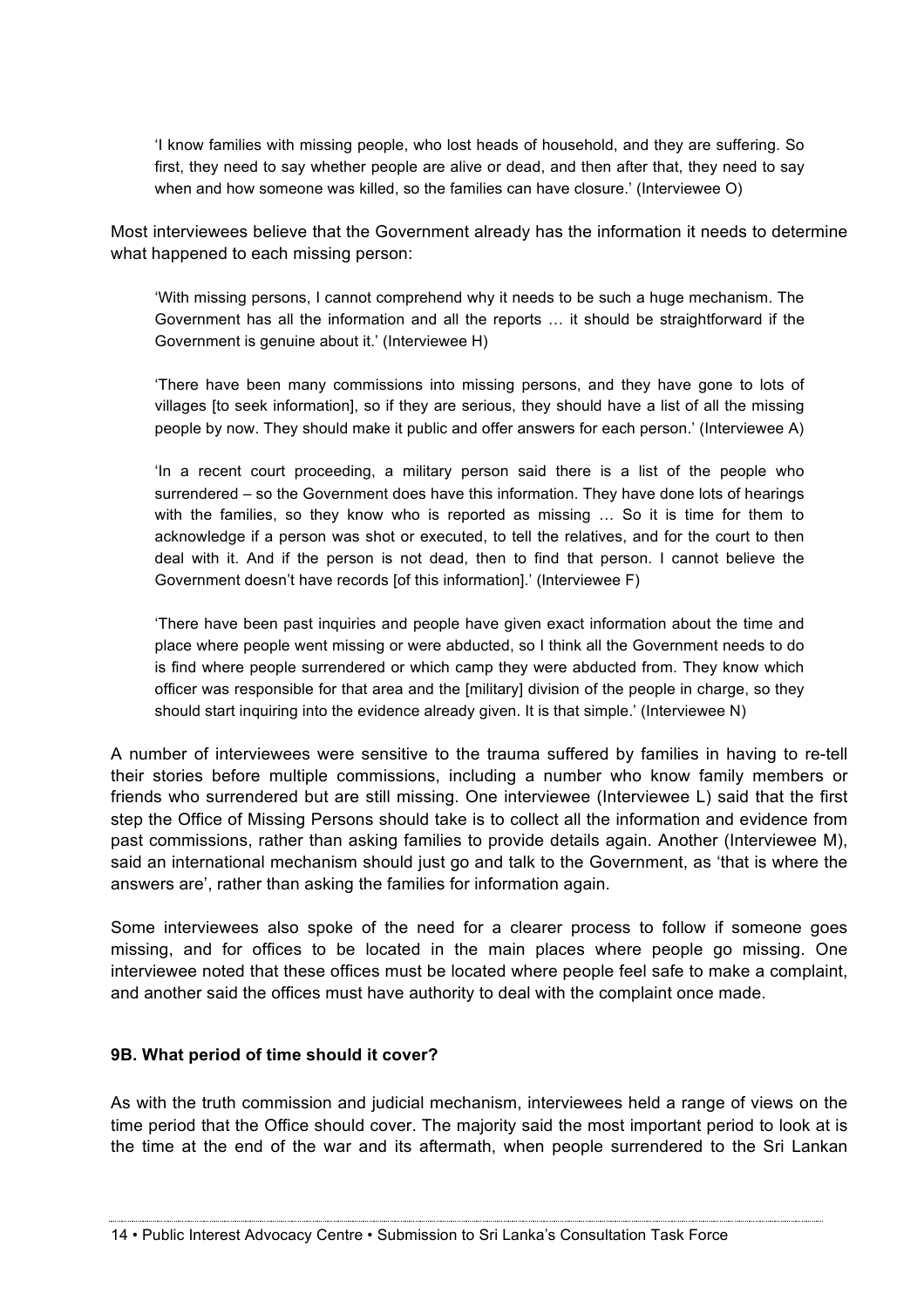Security Forces and went missing. Others noted that people started going missing in the mid 1990s, and that the Office should investigate all cases from that time.

### **9C. Who should serve on it?**

As with the truth commission, many interviewees spoke of the need for international participation in, and/or monitoring of, the Office of Missing Persons, noting the number of times the Sri Lankan Government has tried but failed to address the issue:

'We are pleading with the international community and UN to take charge of this, because Sri Lanka has been forming commission after commission yet nothing has come out about missing people.' (Interviewee P)

'The UN or other international body should be the main group driving the Office. Sri Lanka had its chance with several commissions.' (Interviewee F)

No interviewees insisted that the Office be composed of solely Sri Lankan staff, but many did focus on the need for some international involvement:

'Seeing as the Sri Lankan Government has done so many inquiries but there are still no answers, the Office should include some experts from outside Sri Lanka.' (Interviewee A)

'[The Office] needs someone who is able to find the truth [about missing persons], and I don't have any faith that anyone in Sri Lanka can do that, as they have not done it to date. So I would prefer that someone from outside monitor the work of the office, but people from Sri Lanka can also be a part of it.' (Interviewee O)

One interviewee (Interviewee A) also noted the need for the Office of Missing Persons to secure the assistance of the military in its work.

#### **9D. What should be done with the information received?**

PIAC did not ask interviewees this question.

## **The government proposes to establish an Office for Reparations.**

## **10A. For what kinds of problems, losses or violations do you feel compensation is required?**

This question about compensation, and a discussion about reparations more generally – including an apology by the Government – elicited a range of reactions from interviewees.

Some interviewees spoke first about the general inadequacy of financial compensation for the losses they have suffered: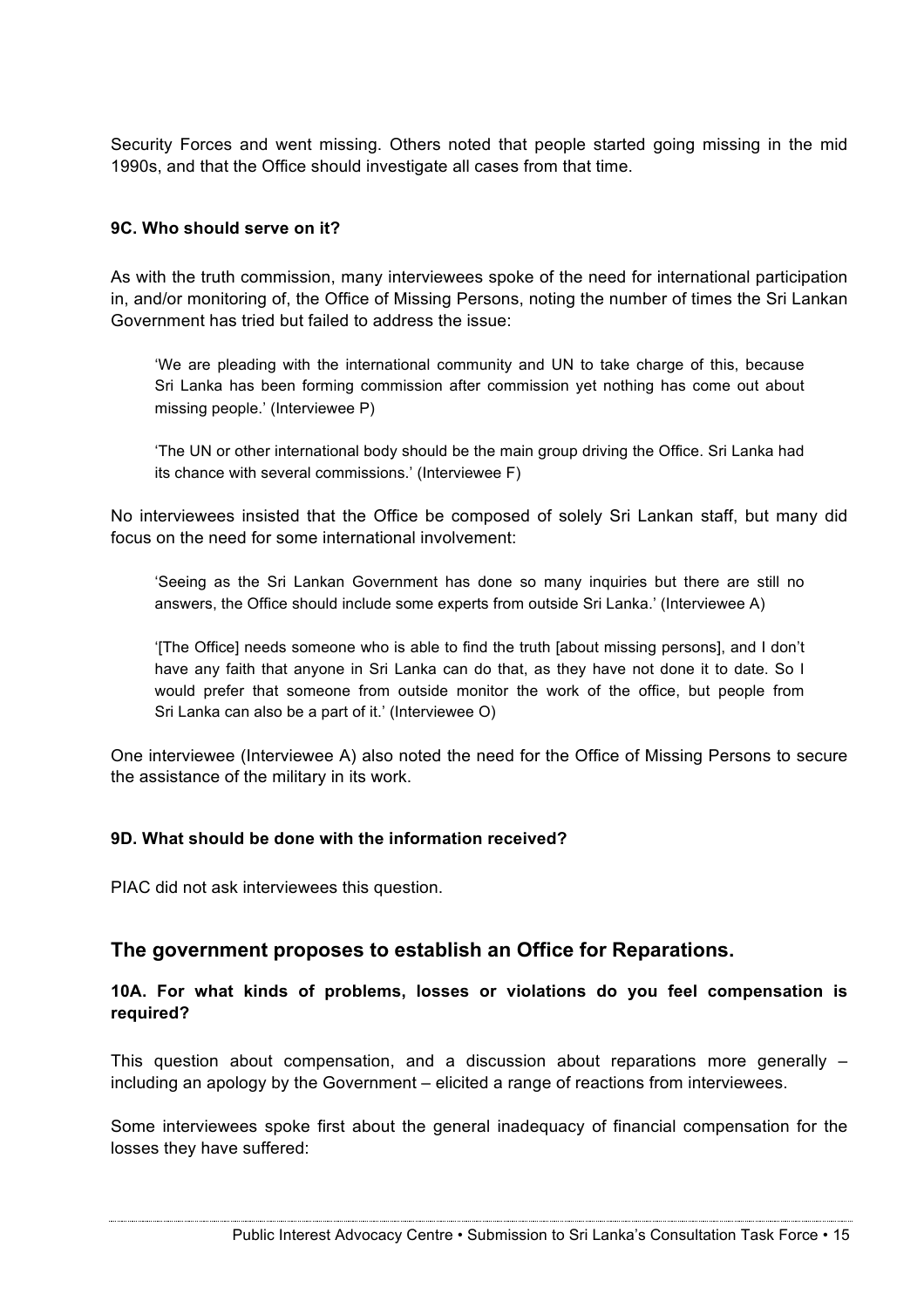'[The Government] can never compensate us in kind, because it was a loss of our dignity as a whole, and they cannot compensate for that.' (Interviewee G)

'My life was saved, but my soul was killed. I suffered without food and medication, and now for the last seven years, I have been separated from my family. How can they compensate me for that?' (Interviewee F)

Others said that the best compensation need not be financial, stating that they would prefer to see a political solution that allows Tamils to live as equal citizens in Sri Lanka with the right to take care of themselves:

'As Tamils, we are living and able to rebuild [our lives]. We don't look for charity. We never have and we don't want to. All the Government and international community need to do is make sure our rights are restored by a permanent political solution that addresses our grievances for the past 50-60 years. That is the best compensation. Then we will rebuild our lives with certainty, knowing no one will bomb us again in a few years and that we can live in peace, feeling we belong and are part of the country.' (Interviewee L)

'The compensation need not be financial alone – it could also be the truth coming out and an apology. As Tamils, we have lost our rights and our dignity. I have never felt so insignificant. That needs to be addressed by a political solution, so that we feel we are human beings who can live again in our own homeland.' (Interviewee O)

'The main compensation the Government can give is to address the root causes of the conflict. The main issue is the denial of rights that all human beings should enjoy – that is what caused the conflict. The best compensation would be for the Government to identify [those issues] and offer a political solution that allows Tamils to enjoy the freedom and dignity of living in their homeland.' (Interviewee N)

Another interviewee said that punishment of perpetrators would be adequate compensation:

'I just need to see the perpetrators punished. I feel that would be the compensation for the loss I have gone through. We all know Rajapakse was in charge and committed war crimes, but he is living like a king now and the victims are worse off than they were.' (Interviewee M)

Despite the commonly held belief that the losses suffered in the war could never be properly compensated with money, many interviewees spoke of the need to provide financial assistance to help people re-build their lives, particularly those who are most vulnerable (those who received permanent disabilities in the war; those who lost the breadwinner in their family; and those who still need medical attention). For example:

'The material things we lost – land, houses, livelihoods – people who are alive and not disabled can always earn all of that back. But people like me who are disabled, those who were tortured and lost their dignity, they are not able to come out and start a livelihood again. The things they lost – body parts and their dignity – are not replaceable, so they need to be compensated.' (Interviewee O)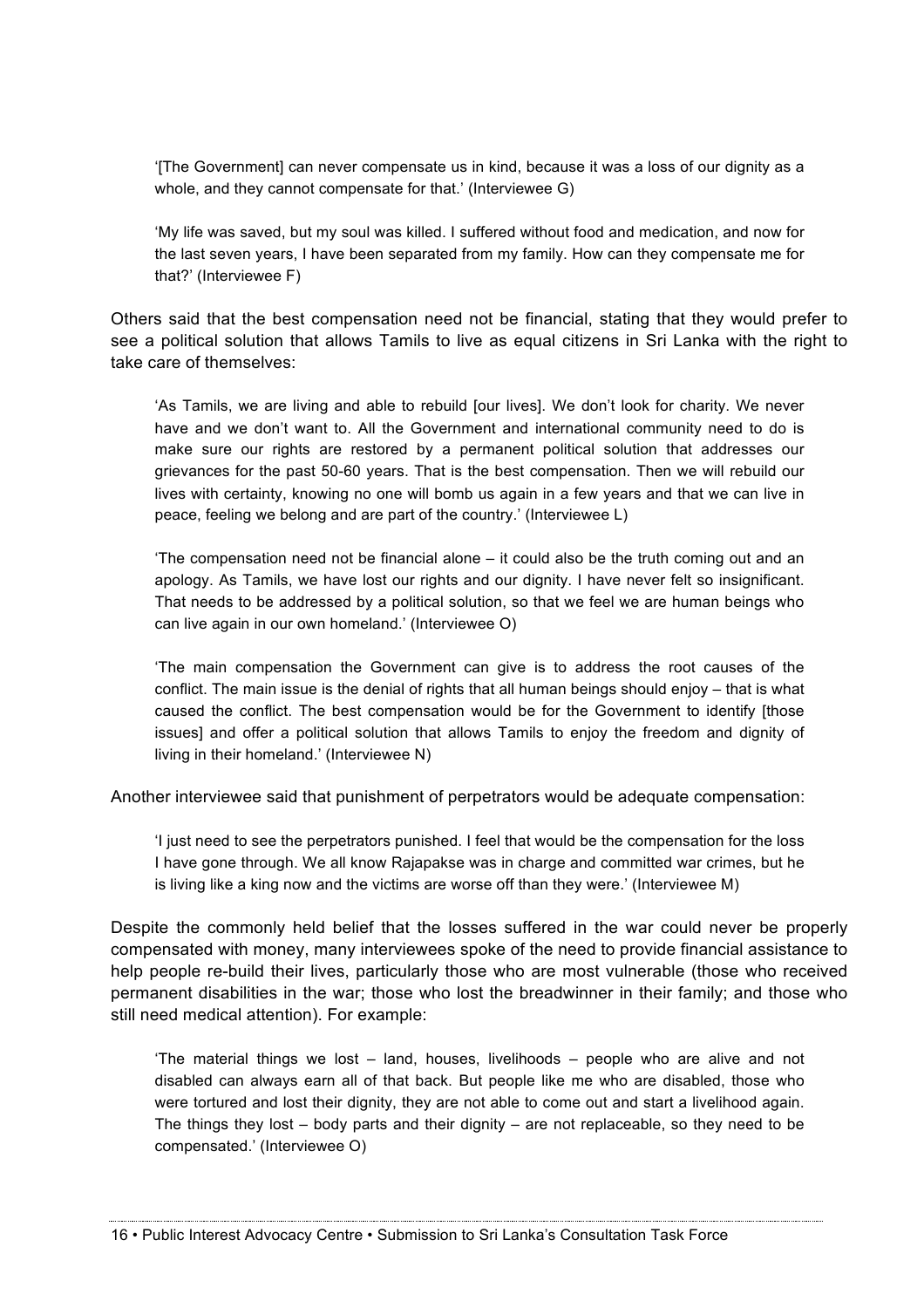'What people lost can never be compensated. However, if the truth [of what happened in the war] is accepted and missing persons are dealt with, then people are ready to start a new life. And in starting that new life, they need help to re-start livelihoods and get back their land.' (Interviewee F)

In terms of an apology for the losses and violations suffered in the war, some interviewees commented that it would need to be genuine and come not just from the Government, but from every citizen of the country so as to prevent on-going racism and discrimination. Interviewee B noted that the Government would need to create momentum so that the public as a whole will understand the need for such an apology.

#### **10B. What period of time should it cover?**

Given that reparations, as defined by the Consultation Task Force in its online questionnaire, includes the taking of symbolic steps such as public apologies, many interviewees felt the Office for Reparations needs to look at the period dating back to independence when discrimination began, or to the mid-1990s when people were displaced from Jaffna. As Interviewee O said:

'We started losing our rights a long time ago, so this process of 'reparations', if it is to include a political solution and recognition of what happened and why, then it needs to go back and look at a longer period than just the period from 2006 onwards.'

#### **10C. Who should serve on it?**

Many interviewees spoke of the need for Sri Lankans to serve on the Office for Reparations, but also of the importance of international participation in and/or monitoring of the Office given that it will be responsible for determining the distribution of financial compensation. As one interviewee said:

'The reason I say there needs to be Sri Lankan people driving this is that when the apology is provided and compensation given, it will only have value if done by Sri Lankans, not by outsiders … But to make sure it is done properly and compensation is distributed equally, and for accountability reasons, it needs to somehow be done under the guidance of an external body.' (Interviewee P)

Some interviewees cited the unequal distribution of funding in response to the 2004 tsunami as an example of why such international involvement is necessary. Another interviewee (Interviewee F) referred to the recent allocation of 65,000 houses in the north and east of Sri Lanka, saying that the whole process was flawed and that the Government should not be allowed to select the victims to receive compensation.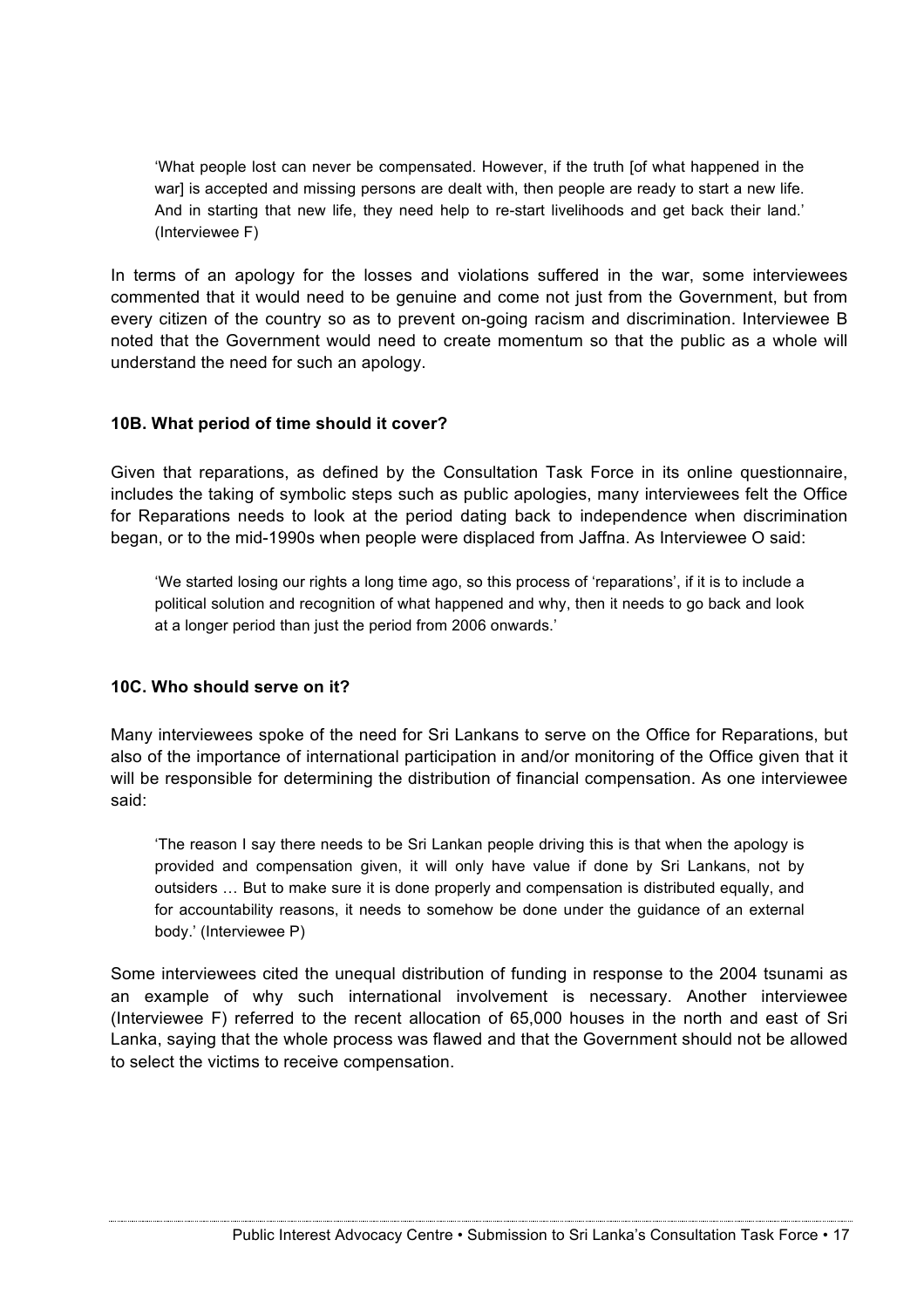# **Guarantees of non-recurrence**

## **11. What measures should the state take to address the root causes of conflict and ensure non-recurrence?**

The overwhelming majority of interviewees said the conflict came about due to discrimination against the Tamil community, with the result that Tamils did not feel they were equal citizens with equal rights, nor that they belonged in their country. These were identified as the root causes of the conflict and the reason for Tamil youth having taken up arms in the first place:

'Ever since I was a kid, all I have experienced is discrimination and the fact that they [the Government] want the Tamils eliminated from the country, even though we have been settled for generations in the north and east and belong there.' (Interviewee E)

'No one picked up arms because they wanted to – they wouldn't want to sacrifice life unless it was needed. From the day of independence, Tamils have been discriminated against ... Systematic discrimination and elimination of the race was why the armed struggle started.' (Interviewee H)

To ensure non-recurrence, most interviewees said a political solution was needed to address these root causes and deal with the long-term discrimination against Tamils. Most interviewees spoke of the need for self-determination in the north and east as part of the political solution:

'The Government needs to put in place a political solution recognising the Tamil call for selfrule. That has been the only thing Tamils have ever asked for. We live mainly in the north and the east and have our own language and culture and traditions. We just need to be treated as equal citizens and need a political solution to address our desire for self-determination.' (Interviewee D)

'The Government needs to come up with a solution that allows Tamils to have the right to live in their own land and enjoy freedom there. The solution must recognise that we are not just a minority; that we can rule ourselves, either through a federal solution or something in the new constitution.' (Interviewee E)

A number of interviewees emphasised that they were not asking for a separate state as part of the political solution:

'We are not asking for a separate country – it is about power sharing and having our own power to determine issues in our area.' (Interviewee B)

'We are not asking for a separate state. We just want to be recognised as a majority [in the north and east] and to have a place where we can govern ourselves and live with respect and dignity.' (Interviewee C)

'I am not asking for the UN to divide the country. I am saying the north and east is our homeland, and we need the right to live there and be treated as equals and rule ourselves. A federal solution will achieve that.' (Interviewee H)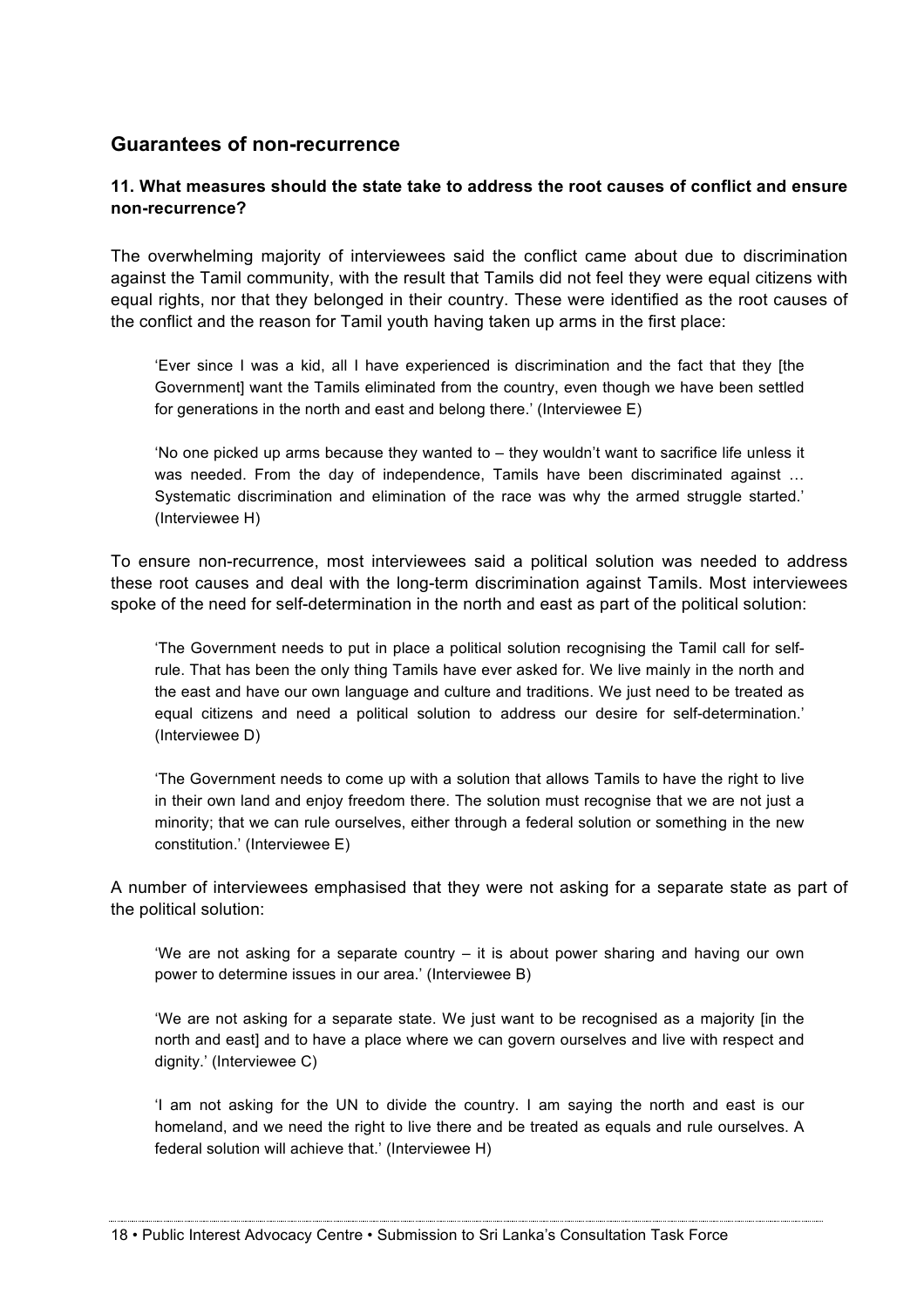Other interviewees commented on the need for equal rights for Tamil citizens, stating that any laws that are currently discriminatory or result in different rights for different ethnic groups must be changed.

# **Memorialisation**

## **12. How should the various events of violence be acknowledged, memorialized, or commemorated by the state? Should this be done nationally/locally?**

There was universal agreement in response to this question: that all citizens should be given the freedom to mourn and commemorate the losses suffered in the war in their own way:

'What is very sad is that my wife, who is at home [in Sri Lanka] … we lost our dear son and she could not even light a lamp in accordance with the Hindu tradition on the day he passed away. I mourn for him here in Australia, but my wife can't even light a lamp in the house.' (Interviewee E)

'Each individual should be given the right to practice their way of mourning on [a declared day] or any other day of their choice, because mourning is a person's right and I need to choose when and how I should do it. Mourning is something I feel inside me, and my inner feelings should be respected.' (Interviewee P)

'At the moment, Tamils don't have the freedom to mourn or commemorate anything, whether for LTTE cadres or family members. The Government should allow mourning as and when the community wishes. If a child died in February, the mother should be allowed to mourn on that day, and others on different days … People should be given the freedom to decide themselves.' (Interviewee D)

'The Government shouldn't need to ask about giving us a right to mourn – it is our right. The Government should not do anything other than let us exercise our rights.' (Interviewee F)

While emphasising the importance of having the freedom to mourn on the day and in the manner they want, many interviewees also spoke of official commemoration days:

'The Government should allow communities to mourn whenever and however they want. For example, a mother who lost a son who was an LTTE cadre should be allowed to commemorate in November [on Heroes' Day] or in May [on Remembrance Day (previously Victory Day)] or whenever.' (Interviewee C)

'Recently there has been a Victory Day, but this should be a 'sorry day', a day for mourning given how many died on both sides during the war.' (Interviewee E)

Many emphasised that there needs to be an official commemoration day to remember civilians:

'There should be a declared day of mourning, but neither side should commemorate their lost soldiers on that day. That could happen on another day ... I personally have no problem with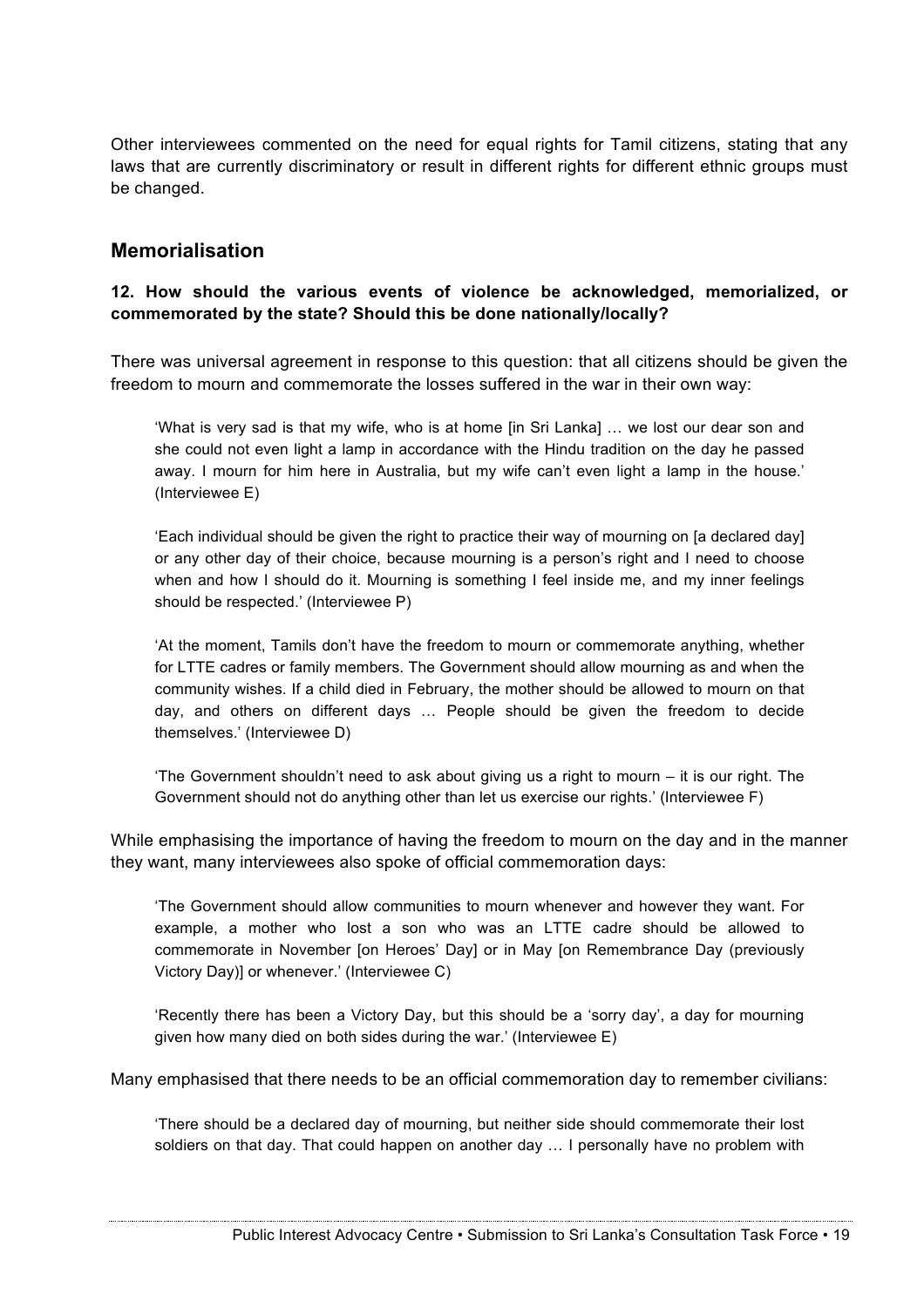[the Government having a day for its soldiers], but it cannot be the same day as is declared for mourning civilians. The Government should declare a day to commemorate the loss of civilians, and it should be for the community to choose how they mourn.' (Interviewee N)

'People often say that two sides were affected in the war, but in my opinion, both sides of the military are always affected in a conflict. What needs to be commemorated is the innocent civilians who were affected. We, as Tamils, need to be acknowledged as the victims – both sides are not victims.' (Interviewee L)

One interviewee also spoke about the importance of remembering what happened in the conflict through education and through war memorials that reflect the sacrifices by soldiers on both side:

'[What happened in the war] is history. People in the future should be taught about what happened.' (Interviewee K)

'The Government declared a Victory Day and they also decided on all the war memorials. They destroyed the LTTE cemeteries and memorials. That does not help Tamils feel they are being given an equal opportunity. So there has to be a new balance … LTTE cadres were labelled as terrorists, so families do not feel included in the community because they are not allowed to mourn them. That stigma has to be removed. The Government should not say there cannot be a commemoration for them just because they were LTTE. They sacrificed their lives for the cause, so their families should be free to commemorate.' (Interviewee K)

## **Other**

#### **13. Are there any other structures or processes that you would propose for addressing the problems you experienced in the search for truth, justice and accountability?**

PIAC asked interviewees about the specific problems they see in searching for truth, justice and accountability from outside Sri Lanka, including what measures they think need to be taken to include the diaspora in the reconciliation process.

Interviewees referred to two key obstacles to their participation in the transitional justice process: first, a lack of trust in the Government's desire to conduct a genuine reconciliation process; and second, on-going concerns about their safety and that of their family members still in Sri Lanka.

In terms of trust, many interviewees said they needed to see some concrete action before they could believe the Government is genuine. As one interviewee said:

'For me and other affected persons outside of Sri Lanka who have claimed asylum, if we are to participate, we need to start trusting the mechanisms. And for that, the Sri Lankan Government needs to start doing something concrete – like offering a political solution – so we can trust they are genuine. Also, when there is international monitoring and participation, then we will feel we can participate. But the Government needs to win our trust, and for now nothing has been done and we are just victims. There have been recent statements that Sri Lanka will not accept international participation and that the armed forces will not be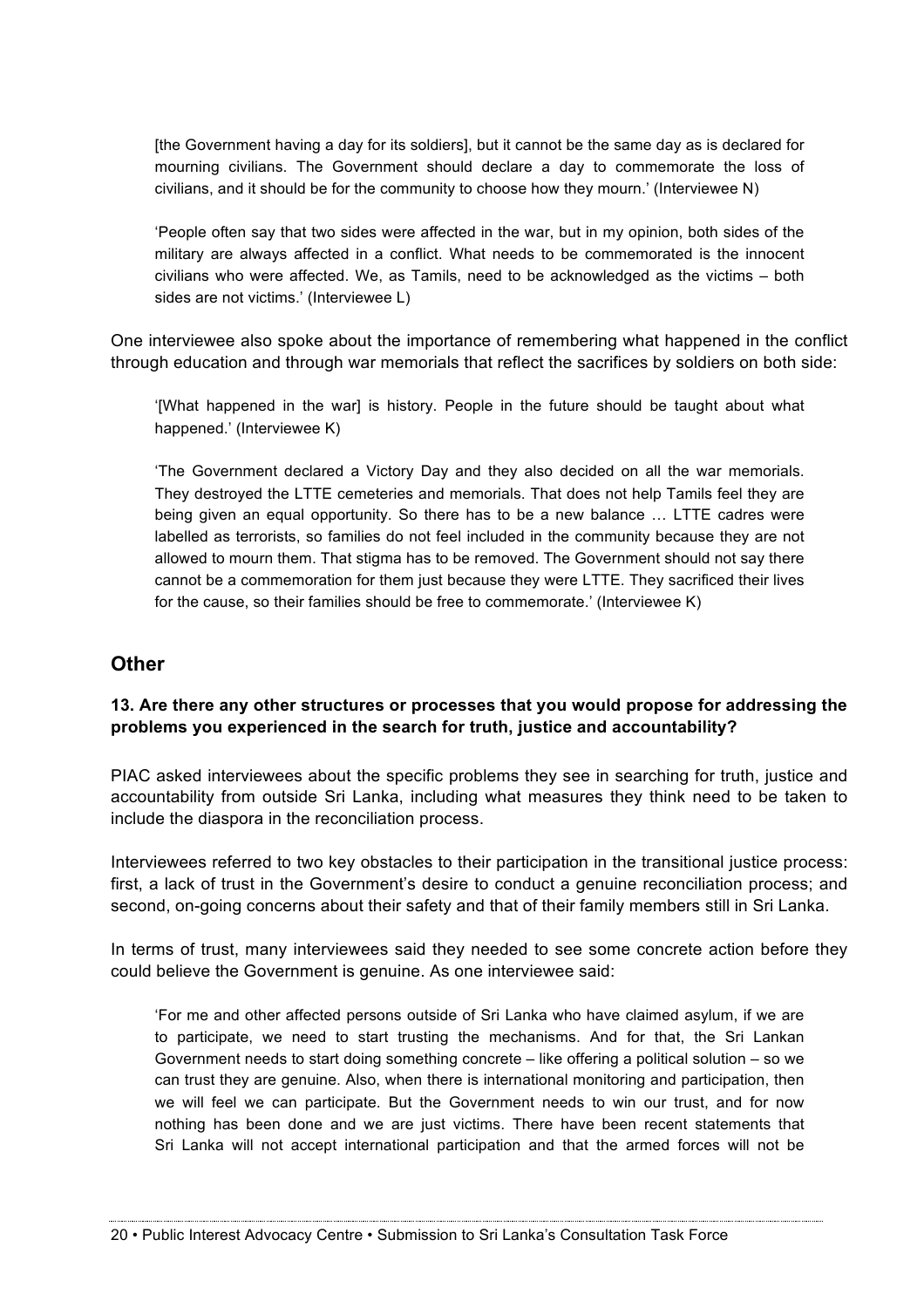punished. Statements like that make us think the Government is not genuine, that nothing is being done. These statements do the opposite of winning our trust.' (Interviewee E)

In terms of both safety and trust, the dominant view was that if the transitional justice process is done in consultation with (and including participation by) the UN and international community, victims and witnesses outside Sri Lanka would feel comfortable participating:

'The only way to have genuine participation of the diaspora is by having international participation in all four mechanisms [the truth commission; judicial mechanism; office of missing persons; and office for reparations] – then the diaspora will trust the process enough to provide their views and participate.' (Interviewee L)

'If the whole mechanism is done by the Sri Lankan Government, it will be very hard for us to participate in it because they are one of the parties alleged to have committed crimes. It's like if I were to have done something wrong, and I were to conduct an investigation on myself – that would never be transparent.' (Interviewee P)

Safety clearly remains a huge concern for the interviewees (despite being in Australia) and is a barrier to their participation in the reconciliation process:

'As a victim, I am still very fearful of my security, so unless I and others start feeling safe to come out and talk, there won't be any participation.' (Interviewee M)

'Even as a permanent citizen in Australia, I am still fearful. The Sri Lankan Government really can't have victims participate if they don't trust the process and feel secure. If there were a mechanism outside of Sri Lanka, then I and other victims would participate.' (Interviewee N)

'I know I am outside of Sri Lanka, but I still have relatives and family in Sri Lanka so it is very hard for me to feel safe participating in any mechanism managed by the Sri Lankan Government. But if the process [of giving evidence] is done outside Sri Lanka, for example by an organisation like PIAC, then I could, and would want to, participate.' (Interviewee O)

Like Interviewee O, a number of other interviewees also suggested that NGOs could help facilitate participation of the diaspora in the reconciliation process given their safety concerns. For example, Interviewee H said:

'We as victims cannot liaise with the Sri Lankan Government directly. So the important role lies with the NGOs like PIAC, which can then deal with the UN. Our voices need to be heard – we need an intermediary – someone who is not part of Sri Lanka; an NGO that is independent – so that we can loop in to the transitional justice process.'

For one interviewee, the question of how to include the diaspora in the reconciliation process prompted a different answer: Interviewee J said that people in the diaspora 'who don't have extreme views' should be appointed to positions in the transitional justice mechanisms, and that such people should treat both communities, Sinhalese and Tamil, equally.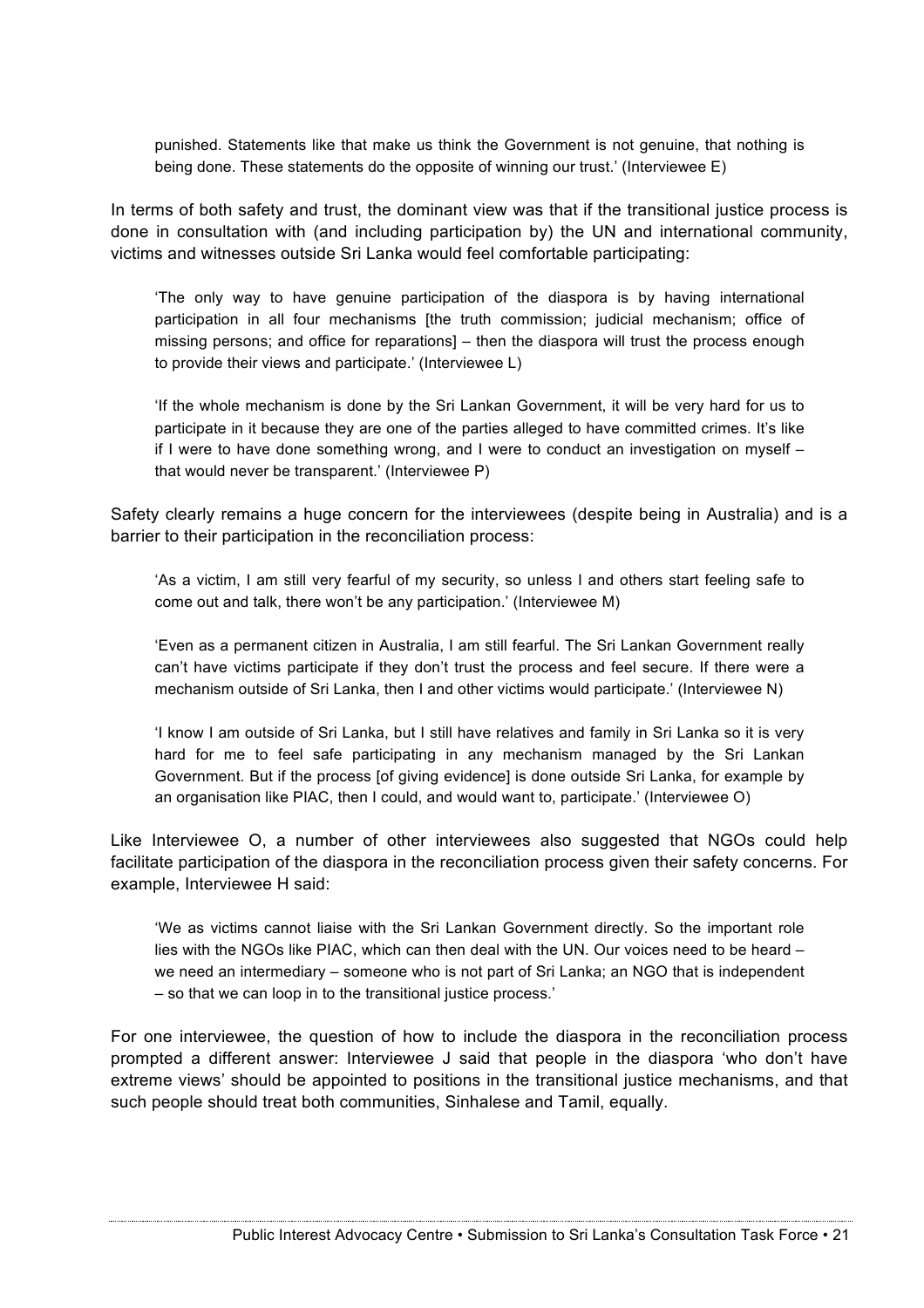**14. What are the other measures that should be taken by stakeholders such as political parties, religious groups, civil society organisations, media, local community and members of the public like yourself to address non-recurrence and reconciliation at large?**

PIAC tailored this question to the situation of victims and witnesses living outside Australia, asking interviewees what outreach programs should be established to ensure the diaspora are kept informed of news and developments during the reconciliation process.

To prompt ideas, PIAC suggested that options for outreach programs might include: web-casting proceedings from the special court and truth commission (with appropriate witness protections); the publication of reports and transcripts in relevant languages; and holding hearings and meetings outside of Sri Lanka to disseminate information.

As an overall comment, all interviewees spoke of their interest in following the reconciliation process and keeping abreast of developments. As Interviewee H said:

'I have to be able to watch the court proceedings, because I am the one who lost everything and has pain. So it is essential that I can see what is happening.'

Many interviewees spoke about their scepticism that the Government is genuine in its commitment to reform and said that outreach programs would help them to develop trust in the reconciliation process. They spoke of the importance of transparency and said it would be helpful to be able to watch proceedings to have greater faith in the mechanisms. One interviewee noted the importance of hearings being conducted in (or translated to) Tamil.

A number of interviewees said they keep abreast of developments in Sri Lanka through various Tamil websites, and that if reports and transcripts from the various transitional justice mechanisms could be published there, that would be sufficient.

In terms of whether it would be beneficial to hold meetings to disseminate information, some interviewees thought that people might still be fearful to attend an event in person, especially if Sri Lankan Government representatives were present. However, a number of interviewees expressed an interest in attending meetings held by a neutral party to update the diaspora. Some said they were particularly interested in having people with legal skills explain developments to them:

'We are not lawyers. People like you with a legal background need to hold meetings to explain to us what is happening and to get feedback from us. We do not trust the [Sri Lankan Government representatives], so it needs to come from NGOs.' (Interviewee H)

Many interviewees spoke of the need for a mechanism through which members of the diaspora can provide feedback or comments on what they see taking place in proceedings in Sri Lanka, including giving counter or supporting evidence if they have it. The preference of these interviewees was for a neutral NGO to be the conduit, with one interviewee saying: